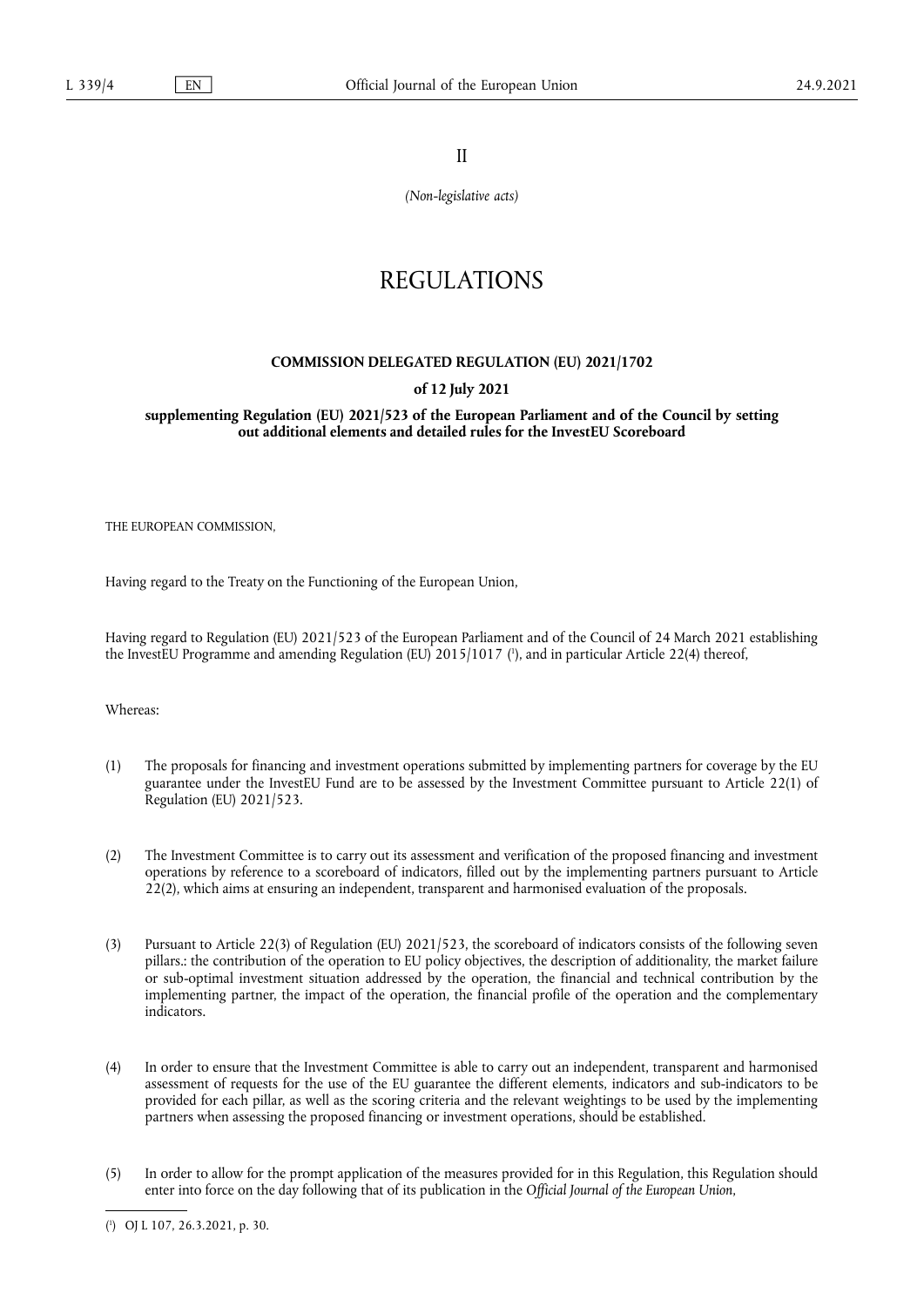HAS ADOPTED THIS REGULATION:

### *Article 1*

The detailed rules which implementing partners shall use to fill in the scoreboard of indicators referred to in Article 22 of Regulation (EU) 2021/523, to enable the Investment Committee of the InvestEU Fund to carry out an independent, transparent and harmonised assessment of the requests for the use of the EU guarantee, are set out in the Annex to this Regulation.

### *Article 2*

This Regulation shall enter into force on the day following that of its publication in the *Official Journal of the European Union*.

This Regulation shall be binding in its entirety and directly applicable in all Member States.

Done at Brussels, 12 July 2021.

*For the Commission The President* Ursula VON DER LEYEN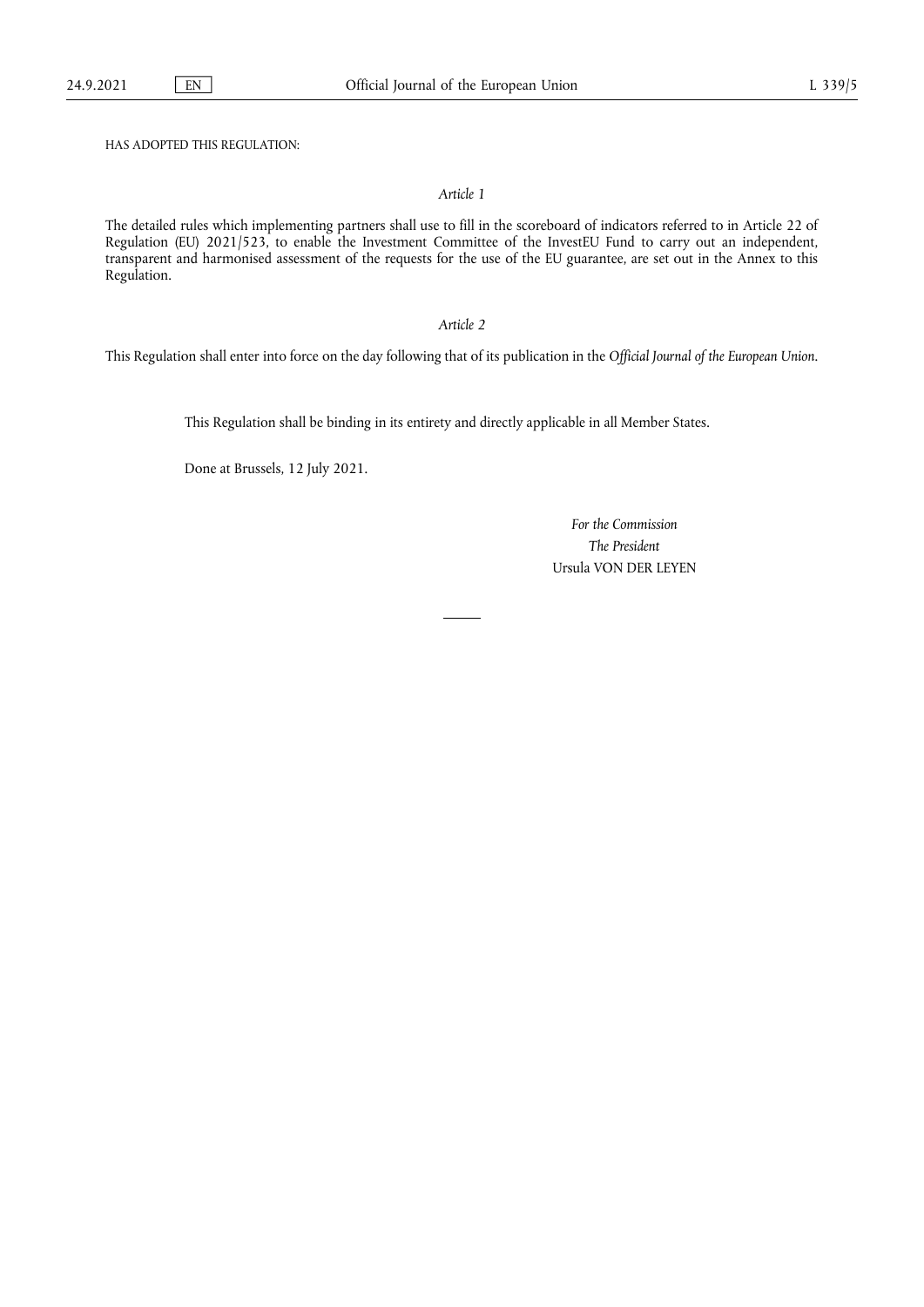#### *ANNEX*

#### 1. **General principles**

<span id="page-2-3"></span>A scoreboard of indicators (the 'InvestEU Scoreboard') shall be used by the Investment Committee established in accordance with Article 24 of Regulation (EU) 2021/523 of the European Parliament and of the Council [\(](#page-2-0) 1 ) (the 'InvestEU Regulation') to assess the financing and investment operations proposed by the implementing partners for coverage under the EU guarantee. As part of the examination referred to in Article  $24(1)$  and in accordance with Article  $24(4)$  of the InvestEU Regulation, the Investment Committee shall use the InvestEU Scoreboard to carry out an independent, transparent and harmonised assessment of requests for the use of the EU guarantee for financing and investment operations proposed by implementing partners.

<span id="page-2-4"></span>The InvestEU Scoreboard shall be filled out by the implementing partner submitting a proposal for a financing or investment operation [\(](#page-2-1) 2 ), including Framework Operations [\(](#page-2-2) 3 ), to the Investment Committee. The level of detail to be presented for each of the pillars will differ between individual financing and investment operations and Framework Operations. In the case of the latter, overall estimations can be provided, such as type of financial intermediaries, estimated number and type of final recipients, average sizes of financing to be provided to final recipients, and estimated impact of the framework operation.

#### 1.1. *Content of the InvestEU Scoreboard*

Pursuant to Article 22(3) of the InvestEU Regulation, the InvestEU Scoreboard shall cover the following elements:

- (a) presentation of the financing or investment operation, which will include its name, the final recipient for direct operations or, for intermediated operations, the financial intermediary (-ies) (if known, the name of the financial intermediary; if not, at least the type), the country (-ies) of implementation and a short description of the financing or investment operation;
- (b) pillar 1 contribution of the financing or investment operation to EU policy objectives;
- (c) pillar 2 description of the additionality of the financing or investment operation;
- (d) pillar 3 market failure or sub-optimal investment situation addressed by the financing or investment operation;
- (e) pillar 4 financial and technical contribution by the implementing partner;
- (f) pillar 5 impact of the financing or investment operation;
- (g) pillar 6 financial profile of the financing or investment operation;
- (h) pillar 7 complementary indicators.

### 1.2. *Assessment of the pillars*

Each financing or investment operation submitted to the Investment Committee shall be scored by the implementing partner on pillars 3, 4, and 5, and assessed through unscored qualitative or quantitative indicators on pillars 1, 2, 6 and 7.

The scoring of pillars 3, 4, and 5 shall use the following scale. The same scale shall be used for scored indicators and subindicators.

| Points         | Score     |
|----------------|-----------|
|                | Fair      |
| $\mathfrak{D}$ | Good      |
| 3              | Very good |
|                | Excellent |

<span id="page-2-0"></span>[<sup>\(</sup>](#page-2-3) 1 ) Regulation (EU) 2021/523 of the European Parliament and of the Council of 24 March 2021 establishing the InvestEU Programme and amending Regulation (EU) 2015/1017 (OJ L 107, 26.3.2021, p. 30).

<span id="page-2-1"></span>[<sup>\(</sup>](#page-2-4) 2 ) As defined in Article 2(10) of the InvestEU Regulation.

<span id="page-2-2"></span>[<sup>\(</sup>](#page-2-4) 3 ) Means a facility, programme or structure which has underlying sub-projects within the meaning of Article 24(6) of the InvestEU Regulation. For the avoidance of doubt, any reference in this document to financing or investment operation includes Framework Operations.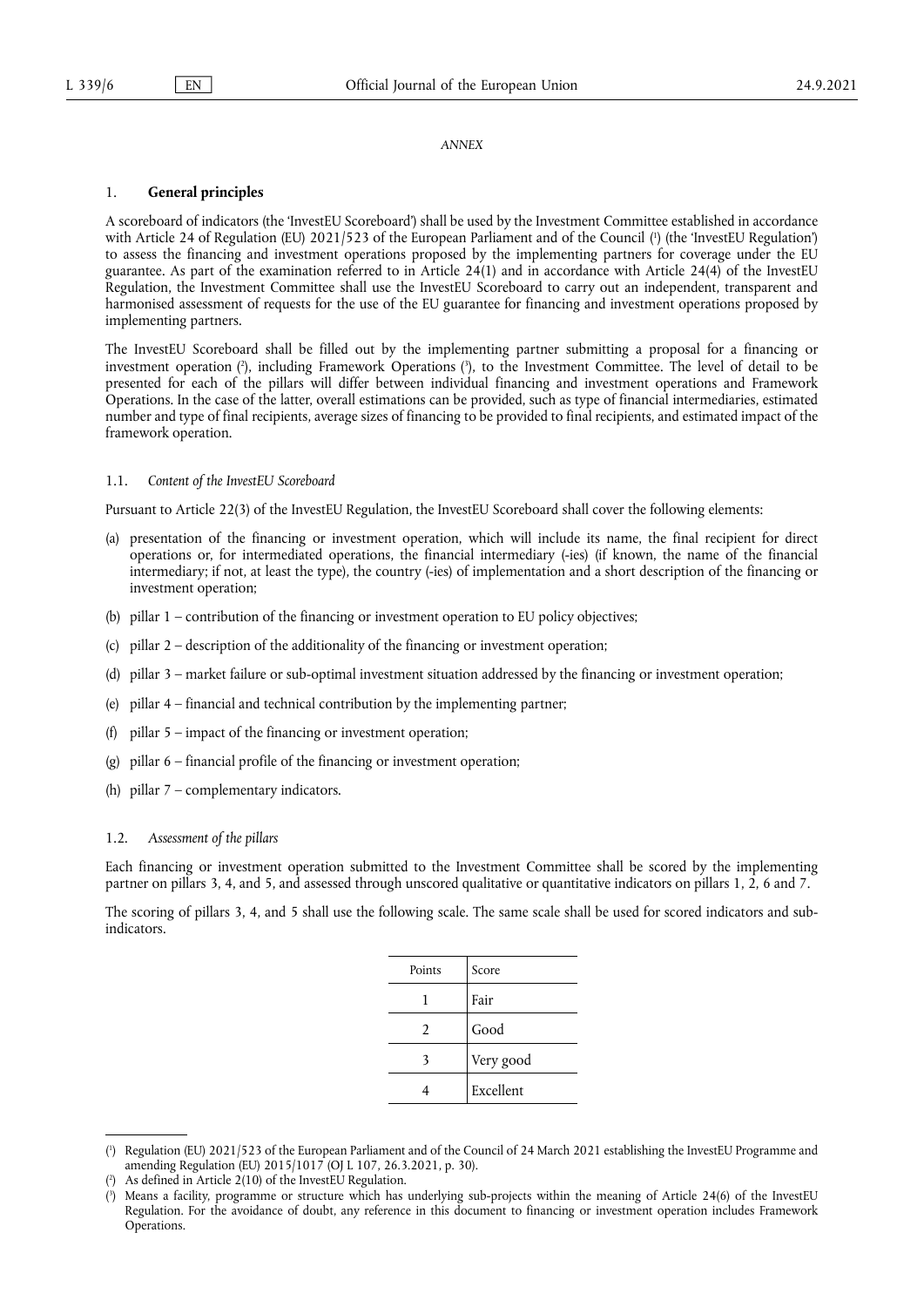Due to the nature of their scope, each scored pillar shall be assessed individually without aggregation into one single score. Where the pillars are assessed through specific indicators and sub-indicators, the weighting of those indicators and subindicators shall be taken into account when calculating the score of the relevant pillar (by multiplying the relevant number of points by the relevant weighting) ( 4 [\).](#page-3-0)

<span id="page-3-6"></span><span id="page-3-5"></span><span id="page-3-4"></span>Implementing partners shall provide a rationale justifying each score given, based on the method described in the relevant Appendix and on other relevant elements included in the InvestEU Regulation, in the investment guidelines [\(](#page-3-1)5), in Commission guidance documents such as the sustainability proofing guidance [\(](#page-3-2) 6 ) and the climate and environmental tracking methodology [\(](#page-3-3) 7 ).

<span id="page-3-7"></span>The Investment Committee shall give equal importance to each pillar when assessing financing or investment operations, irrespective of whether the individual pillar presents a numerical score or whether it is composed of unscored qualitative and quantitative indicators.

In accordance with Article 24(4) of the InvestEU Regulation, the assessment provided by the implementing partner shall not be binding on the Investment Committee.

#### 1.3. *Publication of the InvestEU Scoreboard*

In accordance with Article 24(5) of the InvestEU Regulation, the relevant InvestEU Scoreboard shall be published on the InvestEU website after the signature of the corresponding financing or investment operation between the implementing partner and the financial intermediary or the final recipient, as applicable. In case of Framework Operations, the InvestEU Scoreboard shall be published after the signature of the first sub-project.

When submitting the request for coverage under the EU guarantee to the Investment Committee, the implementing partner shall submit the InvestEU Scoreboard with complete information on all the pillars. The InvestEU Scoreboard must contain a justification of the assessment in accordance with pillars 1 to 6 including the relevant indicators and the indicators in pillar 7. Therefore, the InvestEU Scoreboard submitted to the Investment Committee may contain commercially sensitive or confidential information that cannot be published.

At latest 10 business days after the date of the signature of the financing or investment operation, or of the first sub-project in case of Framework Operations, the implementing partner shall submit a public version of the InvestEU Scoreboard to the Investment Committee secretariat containing a narrative covering pillars 1 to 5 and the indicators in pillar 7, which shall be published. This public version of the InvestEU Scoreboard shall not include any commercially sensitive or confidential information. As the financial profile of the financing or investment operation contains commercially sensitive information, no information on pillar 6 has to be provided in the public version of the InvestEU Scoreboard.

#### 2. **The InvestEU Scoreboard**

#### 2.1. *Pillar 1 – Contribution of the financing or investment operation to EU policy objectives*

Under pillar 1, the implementing partner shall present the extent to which the financing or investment operation contributes to the eligible areas under InvestEU, in accordance with Annex II of the InvestEU Regulation, the investment guidelines and the conditions of the relevant financial product. As regards the Member State compartment within the meaning of Articles 9 and 10 of the InvestEU Regulation, the assessment shall include the policy objectives set out in the relevant contribution agreement.

Financing and investment operations must fall at least in one eligible area under the appropriate policy window of the relevant financial product.

<span id="page-3-0"></span>[<sup>\(</sup>](#page-3-4) 4 ) General rounding rules should apply when aggregating the scores of sub-indicators. Rounding should be made based on two decimals to the nearest whole number: Fair (1):  $1,00 \le x \le 1,50$ ; Good (2):  $1,51 \le x \le 2,50$ ; Very good (3):  $2,51 \le x \le 3,50$ ; Excellent (4):  $3,51 \le x$  $< 4.00$ 

<span id="page-3-1"></span>[<sup>\(</sup>](#page-3-5) 5 ) Commission Delegated Regulation (EU) 2021/1078 of 14 April 2021 supplementing Regulation (EU) 2021/523 of the European Parliament and of the Council by setting out the investment guidelines for the InvestEU Fund (OJ L 234, 2.7.2021, p. 18).

<span id="page-3-2"></span>[<sup>\(</sup>](#page-3-6) 6 ) Commission Notice on Technical guidance on sustainability proofing for the InvestEU Fund (C(2021) 2632 final) (OJ C 280, 13.7.2021, p. 1).

<span id="page-3-3"></span><sup>(</sup> 7 [\)](#page-3-7) Commission Notice on the InvestEU Programme climate and environmental tracking guidance (C(2021) 3316 final).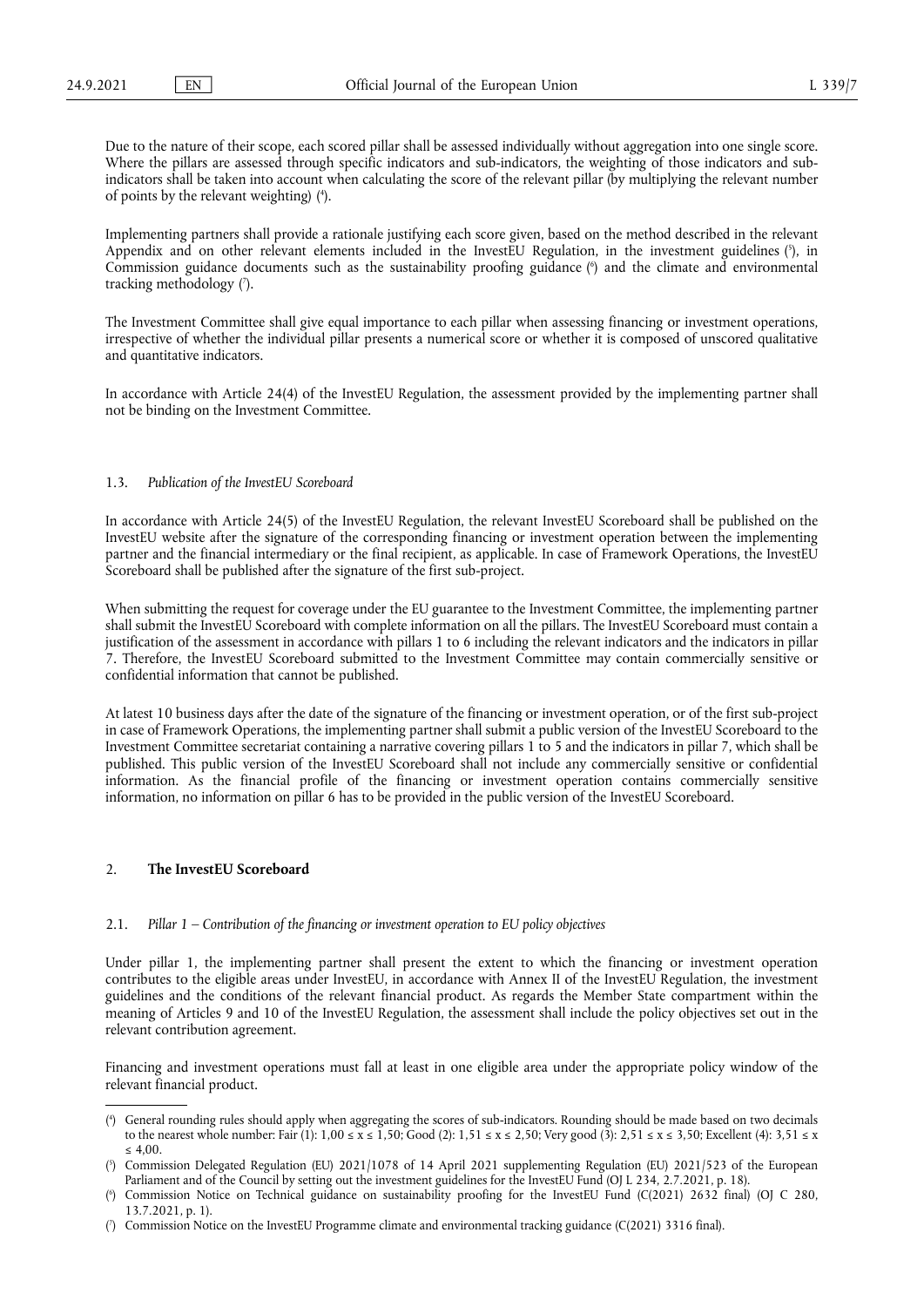#### 2.2. *Pillar 2 – Description of the additionality of the financing or investment operation*

Under pillar 2, the implementing partner shall present the main arguments explaining why the financing or investment operation is additional to private sources or to existing support from other public sources, or to both. The implementing partner shall, in particular, demonstrate that the financing or investment operation complies with at least one of the features listed in points (a) to (f) of the second paragraph of Annex V.A.2 of the InvestEU Regulation (see Appendix 1).

#### 2.3. *Pillar 3 – Market failure or sub-optimal investment situation addressed by the financing or investment operation*

Under pillar 3, the implementing partner shall present the market failure(s) and sub-optimal investment situation(s) that the financing or investment operation addresses. Each financing or investment operation shall address at least one of the features set out in points (a) to (f) of Annex V.A.1 of the InvestEU Regulation. The implementing partner shall identify the feature(s) which the financing or investment operation complies with and include the corresponding justification (see Appendix 2).

On the basis of those identified features, the implementing partner shall assess to what extent the financing or investment operation addresses sub-optimal investment situations and investment gaps resulting from market failures. Implementing partners shall score this pillar in accordance with the scoring criteria set out in Appendix 2. Operations addressing only one market failure or sub-optimal investment situation would have a score corresponding to 'Fair', while operations addressing additional market failures or sub-optimal investment situations would move up additional points. Moreover, financing and investment operations addressing only one market failure shall receive additional points depending on the significance of the market failure they are tackling and/or of their focus on specific policy priorities as described in Appendix 2, Tables 1 and 2.

### 2.4. *Pillar 4 – Financial and technical contribution by the implementing partner*

Pillar 4 focuses on the value added by the involvement of the implementing partner, offering financial and technical benefits to the financing or investment operation. The total score of pillar 4 shall be based on the individual scores of the underlying indicators, as described in Appendix 3. A different approach is outlined for financing and investment operations consisting of direct financing and of intermediated financing.

Pillar 4 is assessed using the indicators as outlined below.

- 1. the financial benefits generated by the intervention of the implementing partner (direct financing weight: 12,5 %; intermediated financing: weight 35 %). This refers to financial benefits that the intervention of the implementing partner brings in relation with its counterparty such as lower interest rates;
- 2. longer maturity for the financing provided to final recipients (only for direct financing weight: 25 %). This refers to the tenor for which the financing is made available to the final recipient;
- 3. other benefits generated for final recipients (only for direct financing weight: 12,5 %;). This refers to other benefits such as grace periods, more flexibility of draw-downs, possibility to revise interest rates, contributing to the diversification of financing sources for final recipients;
- 4. crowding-in of other investors and signalling effect (direct financing weight: 25 %; intermediated financing weight: 40 %): this refers to the catalytic role of the implementing partner in mobilising other private or public investors and signaling effect in the market;
- 5. financial advice and/or structuring expertise (for both direct and intermediated financing weight: 12,5 %): this covers all dimensions of the financial advisory/structuring expertise provided by the implementing partner (including in its capacity as an advisory partner under the Invest EU Advisory Hub). This includes the upstream involvement of advisory services, the implementing partner in-house expertise contributing to improving the financial structure of a financing or investment operation during preparation or implementation, including through innovative financing structures, if applicable;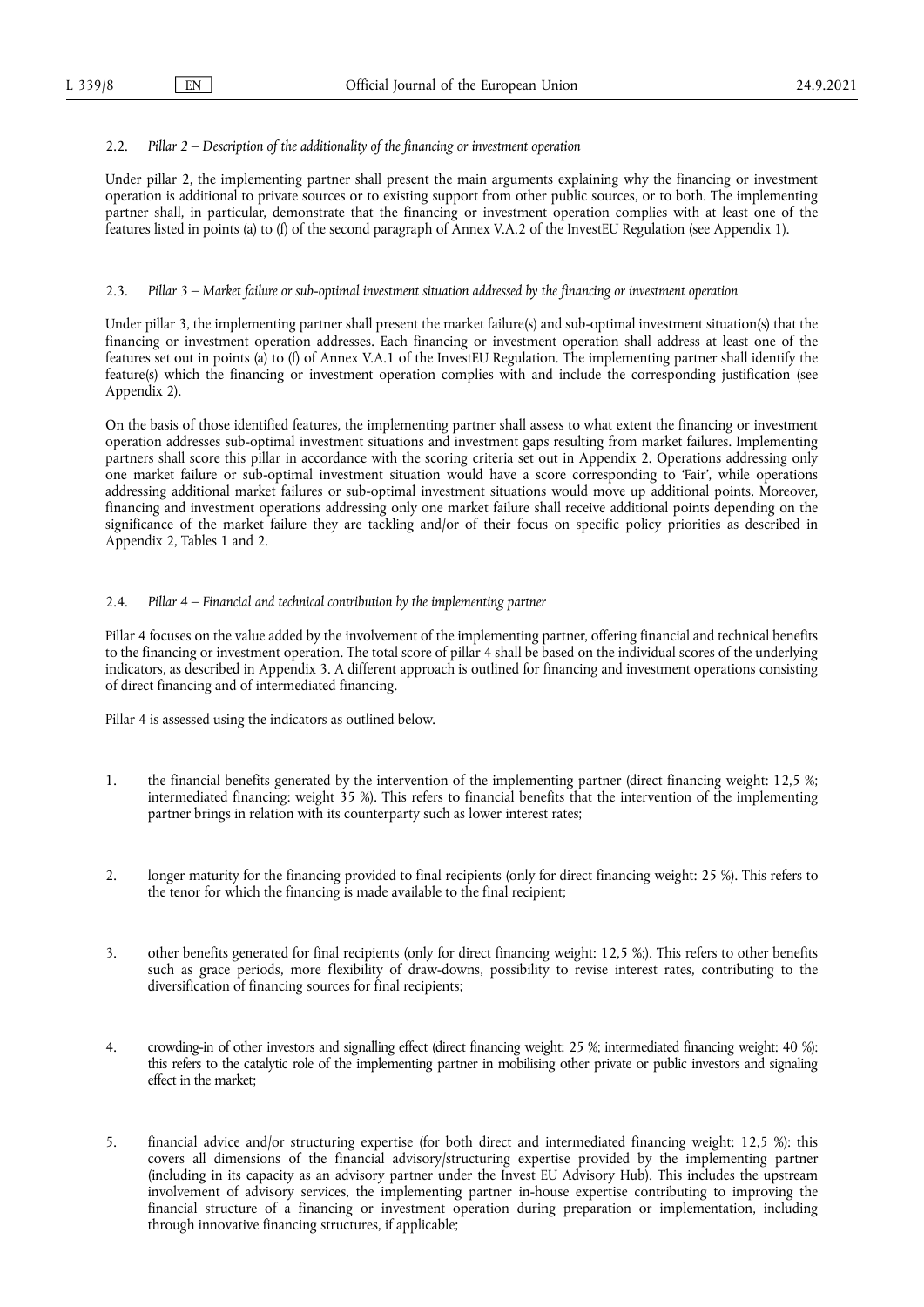6. technical advice and contribution (for both direct and intermediated financing weight: 12,5 %): all dimensions of the technical advice provided by the implementing partner (including in its capacity as an advisory partner under the Invest EU Advisory Hub). This includes the upstream involvement of advisory services, the involvement of external technical assistance financed and/or supervised by the implementing partner, and the implementing partner in-house expertise contributing to improving a financing or investment operation, including its investability and the materialisation of the investments/projects/financings.

#### 2.5. *Pillar 5 – The impact of the financing or investment operation*

The total score of this pillar shall be based on the individual scores of the underlying indicators and sub-indicators, as described in Appendix 4 below. A different approach is outlined for financing and investment operations consisting of direct financing and of intermediated financing.

#### 2.5.1. Direct financing

The dimensions and resulting indicators and sub-indicators outlined below shall be applied.

<span id="page-5-2"></span>1. **Economic and growth impact**: this indicator shall reflect the contribution of a financing or investment operation to the economic activity and its sustainable growth in terms of socioeconomic costs and benefits. The score assigned to this indicator shall be based on the financing or investment operation's economic rate of return ('ERR') calculated by the implementing partner (<sup>8</sup>[\).](#page-5-0)

The ERR is quantified using best practice in economic appraisal. It considers the financing or investment operation's socioeconomic costs and benefits, including its spill-over effects (e.g. positive effects of research, development and innovation, long-term climate benefits, impacts on the labour market, and/or positive and negative environmental effects). However, there are also projects whose ERR might be difficult to estimate, or economic appraisal methods that do not necessarily warrant a numeric ERR result (e.g. multi-criteria analysis). A number of sectors are driven by compliance with Union standards and the primary focus of the assessment may be to ensure that a least cost solution is adopted for meeting these objectives (e.g. water and waste treatment).

<span id="page-5-3"></span>When the ERR is not quantifiable, the scoring of this indicator may be based on a justified qualitative assessment of the project's socioeconomic costs and benefits [\(](#page-5-1) 9 ), and its expected impacts on the economic activity and on sustainable growth. This qualitative assessment should be coupled with an analysis of suitability of both investment and operational costs to achieve the expected objectives, possibly through a least cost analysis and benchmarking with comparable investments.

This indicator shall account for [40 %] of the total score of this pillar.

2. **Employment impact**: this indicator shall reflect the expected contribution of the financing or investment operation in terms of jobs created or supported during the financing or investment operation's lifetime, taking into account the amount of finance provided by the financing or investment operation. The implementing partner shall also comment on the gender composition of the final recipient (in particular in decision-making roles).

This indicator shall account for [15 %] of the total score of this pillar.

<span id="page-5-0"></span>[<sup>\(</sup>](#page-5-2) 8 ) In accordance with the implementing partner's own methodology. If the implementing partner has no methodology in place, relevant references included in the sustainability proofing guidance shall be used to guide the analysis. The methodology used for the calculation of the ERR shall be consistent with internationally accepted good practice. The implementing partner shall provide clear justification of the underlying assumptions used for calculating the ERR, including the benefits considered and the unit values used for their monetisation.

<span id="page-5-1"></span>[<sup>\(</sup>](#page-5-3) 9 ) Among the reference documents described in the sustainability proofing guidance, the Commission's CBA guide and the upcoming Economic Appraisal Vademecum both provide indications of typical costs and benefits for a number of sectors. The implementing partner may also use alternative international recognised methodologies.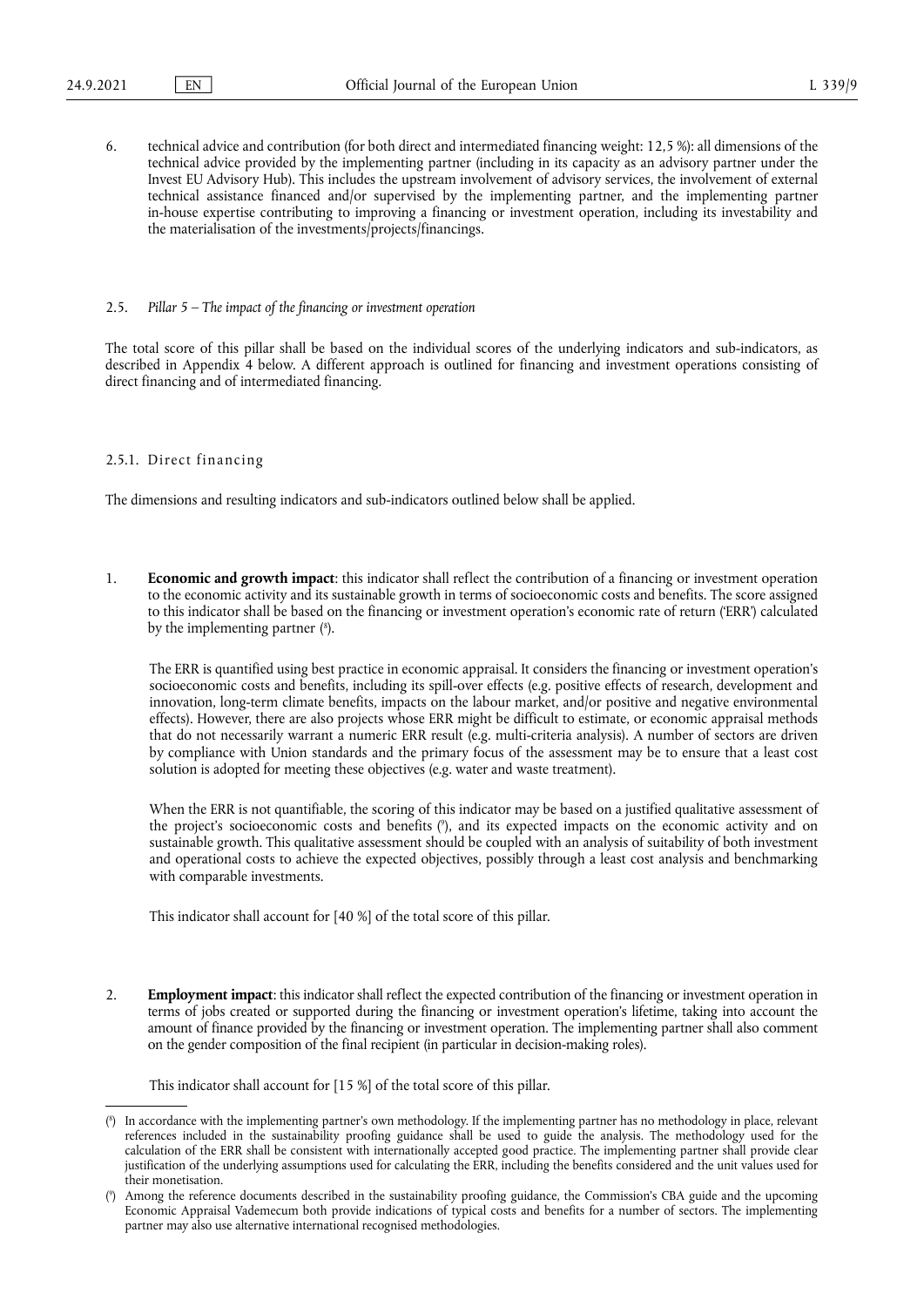- <span id="page-6-3"></span>3. **Sustainability proofing aspects**: this indicator shall reflect the results of the sustainability proofing ( [10\)](#page-6-0) checks and assessments, as applicable, including:
	- The project, including any compensatory or mitigating measures put in place, has no significant harmful impacts on any of the three dimensions of sustainability (climate, environment and social) based on InvestEU screening,
	- The project has positive climate, environmental and/or social impacts;

The sustainability proofing indicator shall account for [45 %] of the total score of this pillar and shall be based on the scores of the following underlying sub-indicators weighted as indicated therein, including additional points, indicated therein, which may be granted as a bonus in case the project promoter, in cooperation with the implementing partner, agrees to engage in the positive agenda as described in the sustainability proofing guidance:

(i) **climate aspects [15 %]**: this sub-indicator shall reflect the positive or negative climate impacts and risks of the financing or investment operation.

The implementing partner shall verify:

- whether there are negative permanent or temporary climate impacts related to the project both in terms of climate mitigation (greenhouse gas emissions) and adaptation (climate impacts, hazards and risks), and if and how they will be mitigated or compensated,
- how these climate-related concerns are managed (i.e. measures taken to reduce greenhouse gas emissions or to reduce the residual risk of climate change impacts and hazards to an acceptable level),
- <span id="page-6-4"></span>— whether there are positive climate impacts stemming from the projects ( [11\)](#page-6-1) and their level of significance.
- (ii) **voluntary positive agenda** *(bonus***)[7,5 %]: this sub-indicator is a bonus indicator and shall reflect that**  voluntary climate assessments are performed for projects below the threshold established in the sustainability proofing guidance, and measures are taken to address identified climate risks.
- (iii) **environmental aspects [15 %]**: this sub-indicator shall reflect the positive or negative environmental impacts and risks of the financing or investment operation.

The implementing partner shall verify:

- whether there are negative permanent or temporary environmental impacts and if and how they will be mitigated or compensated,
- how the environment-related impacts and risks are managed (residual risks after the implementation of mitigating and/or compensatory measures),
- <span id="page-6-5"></span>— whether there are positive environmental impacts stemming from the projects ( [12\)](#page-6-2) and their level of significance.
- (iv) **voluntary positive agenda (***bonus***) [7,5 %]**: this sub-indicator is a bonus indicator and shall reflect a voluntary commitment to measures which could contribute to reinforce the project's positive effects and/or further mitigate impacts, on the basis of the performed assessment.
- (v) **social aspects [15 %]**: This sub-indicator shall reflect the positive or negative social impacts and risks of the financing or investment operation.

The implementing partner shall verify:

— whether there are negative permanent or temporary social impacts and if and how they will be mitigated or compensated,

<span id="page-6-2"></span>( [12\)](#page-6-5) See footnote 10.

<span id="page-6-0"></span><sup>(</sup> [10\)](#page-6-3) In line with the provisions of the sustainability proofing guidance.

<span id="page-6-1"></span><sup>(</sup> [11\)](#page-6-4) Not performed on a voluntary basis as described in following point on the 'Voluntary positive agenda'.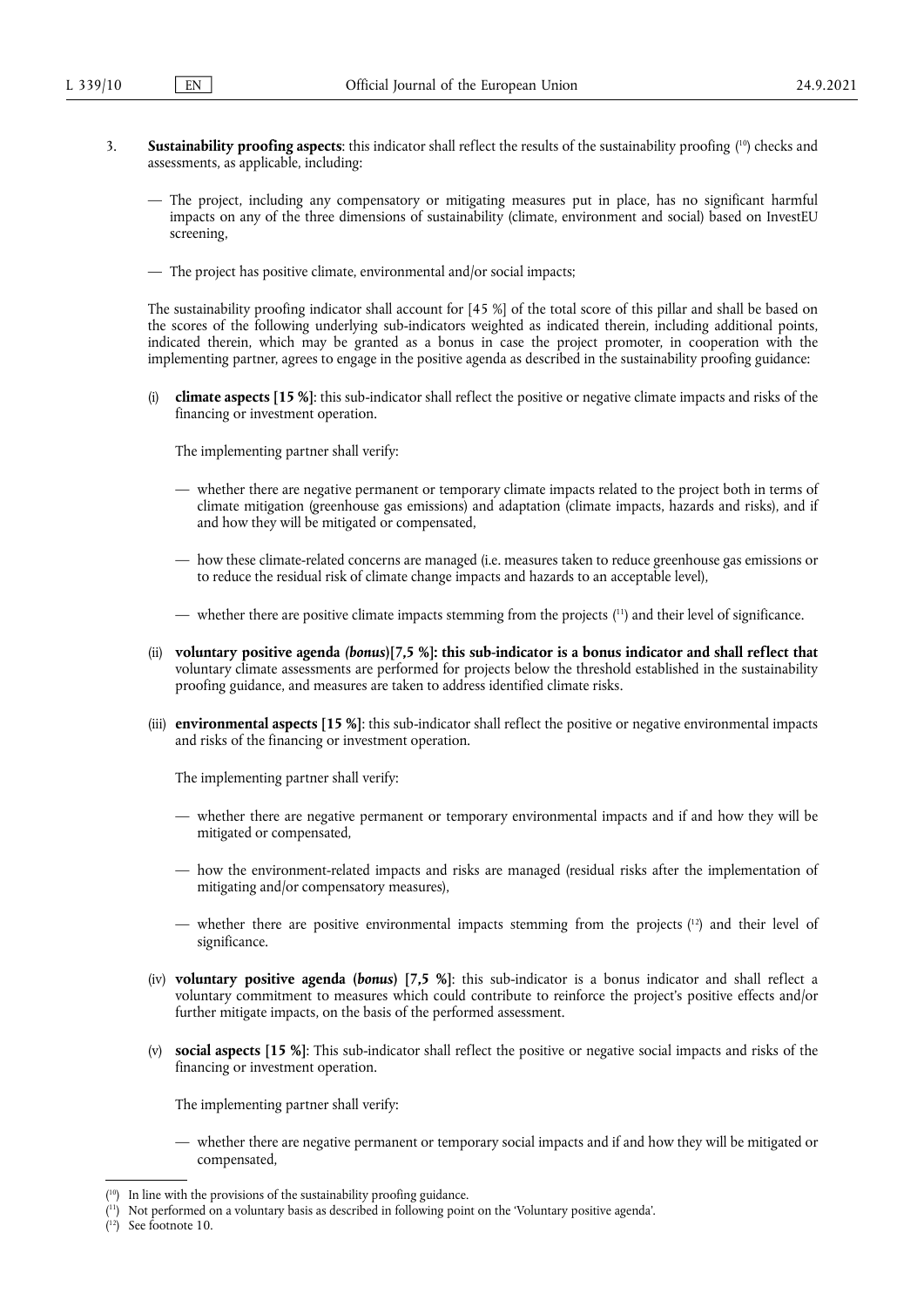- how these impacts and risks related to social aspects are managed (residual risks after the introduction of mitigating and/or compensatory measures),
- <span id="page-7-1"></span>— whether there are positive social impacts stemming from the project ( [13\)](#page-7-0) and their level of significance.
- (vi) **voluntary positive agenda (***bonus***) [7,5 %]**: this sub-indicator is a bonus indicator and shall reflect a voluntary commitment to measures, which could contribute to reinforce the project's positive effects and/or further mitigate impacts, on the basis of the performed assessment.

More detailed information on the scoring criteria concerning the sustainability proofing aspects set out in point 3 is presented in Appendix 4, Table 2.

For projects for which, based on the provisions of the sustainability proofing guidance, no impact requiring further assessment is identified for a specific sub-indicator, it is considered that the scoring for the 'sustainability proofing aspects' indicator is 'Good' as long as compliance with relevant legal requirements is ensured and the justification for not undergoing proofing is presented to the Investment Committee. Additional points may be added in case positive impacts are clearly identified or voluntary measures to increase the sustainability performance are undertaken.

For the sub-indicators under the 'sustainability proofing aspects', an equivalent system of the implementing partner may be agreed in the guarantee agreement.

### 2.5.2. Intermediated financing

This pillar will provide an assessment of the impact of the corresponding financing or investment operation on access to finance and improving financing conditions for final recipients. The assessment shall be based on the following indicators and sub-indicators:

- 1. **Increasing access to finance and improving financing conditions for final recipients:** this indicator shall reflect the following aspects:
	- (i) scale of finance made available by the financial intermediary to final recipients, related to the InvestEU supported financing (i.e. leverage) (weight: 30 %);
	- (ii) benefits for final recipients (weight 30 %): this indicator captures a series of benefits generated for the final recipient;
	- (iii) expected impact on the financial ecosystem (weight: 20 %), improved competition/diversification of funding sources/new product/new intermediaries.

This indicator shall account for [80 %] of the total score of pillar 5.

2. **Employment impact:** this indicator shall be based on the employment expected to be supported at the final recipient level, for each EUR million of the financing provided by the financing or investment operation.

This indicator shall account for [20 %] of the total score of pillar 5.

### 2.6. *Pillar 6 – Financial profile of the financing or investment operation*

The financial profile of the financing or investment operation shall be assessed based on relevant risk metrics such as Expected Loss (EL), range of EL under the financial product to which the financing or investment operation belongs, transfer rate, expected Internal Rate of Return (IRR) and rating of the counterparty or other quantitative information on risk aspects in line with the financial criteria as defined for each financial product in the guarantee agreement (see Appendix 5). In case such risk metrics are not available regarding the financial criteria as defined for each financial product in the guarantee agreement, a qualitative assessment of how the financing or investment operation fits into the envisaged overall portfolio supported under the InvestEU financial product shall be provided.

#### 2.7. *Pillar 7 – Complementary indicators*

This pillar includes a list of compulsory indicators (see Appendix 6), which are not scored.

<span id="page-7-0"></span><sup>(</sup> [13\)](#page-7-1) See footnote 10.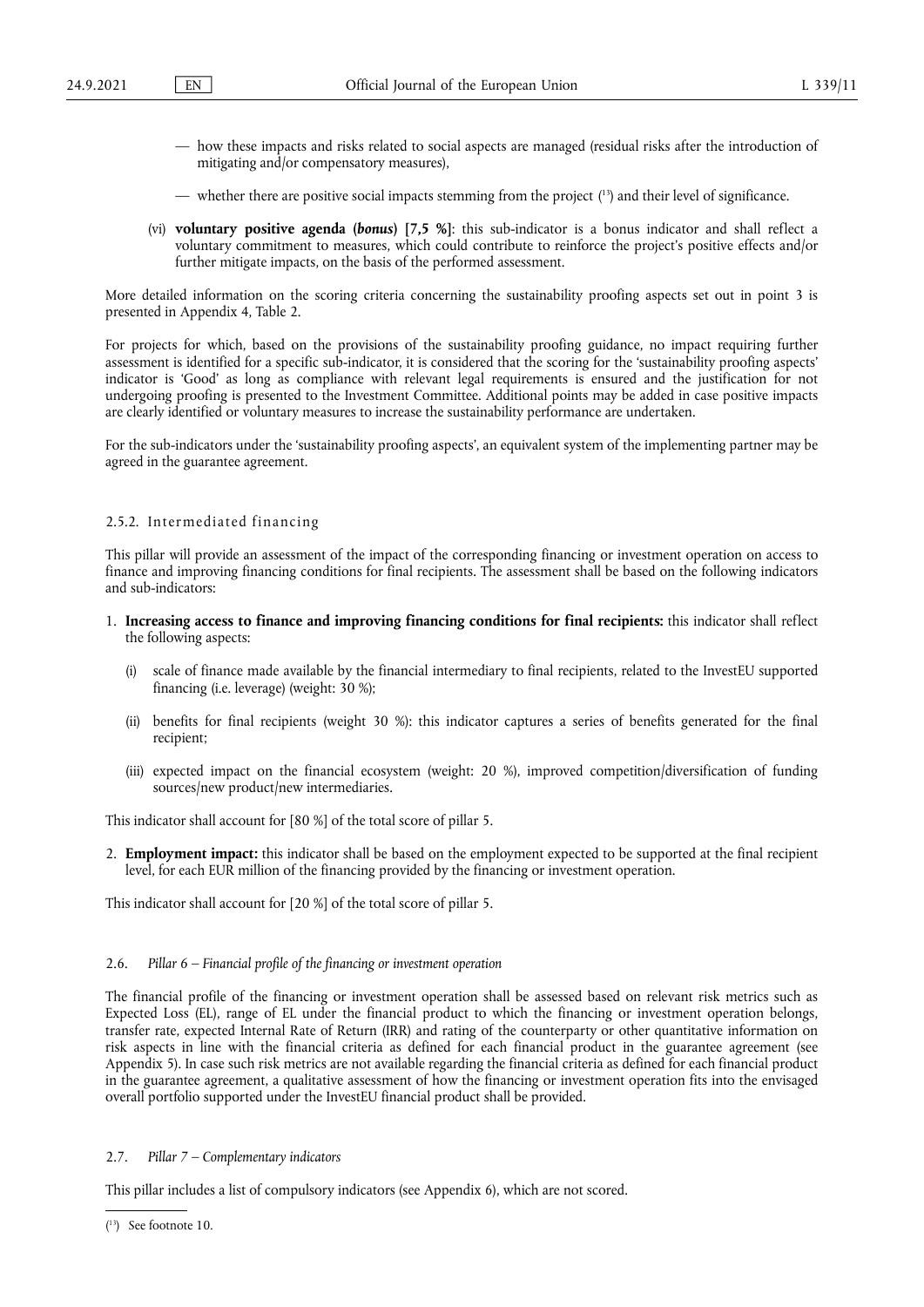The list of compulsory indicators shall comprise operation-specific indicators, which allow the Investment Committee to have some additional detailed information on specific aspects of the financing or investment operation, such as the investment mobilised, the multiplier effect and other relevant operation-specific indicators determined by the relevant financial product.

The list may also include Member State compartment indicators, if agreed between the Member State and the Commission under the contribution agreement and transposed into the relevant guarantee agreement with the implementing partner.

<span id="page-8-5"></span><span id="page-8-4"></span><span id="page-8-3"></span>In case of intermediated financing, the implementing partner has to provide information on the **ESG aspects** (<sup>14</sup>), as applicable ( [15\)](#page-8-1). This indicator shall reflect the streamlining of ESG aspects by financial intermediaries in their activity. The implementing partner shall verify if the financial intermediary has an environmental and social management system (or equivalent) in place proportionate to the sustainability (<sup>16</sup>) risk profile of its portfolio/s. The implementing partner shall briefly describe the level of checks done at the level of the financial intermediary and if the environmental and social management system is considered adequate for the level of the sustainability risk of its portfolio (in line with the requirements of chapter 3 of the sustainability proofing guidance). It shall also indicate if gaps were identified and if the intermediary was required to remedy those gaps, as applicable.

<span id="page-8-0"></span><sup>(</sup> [14\)](#page-8-3) In line with the provisions of the sustainability proofing guidance

<span id="page-8-1"></span><sup>(</sup> [15\)](#page-8-4) In case of framework operation, if available at the moment of submission.

<span id="page-8-2"></span><sup>(</sup> [16\)](#page-8-5) As defined in the sustainability proofing guidance.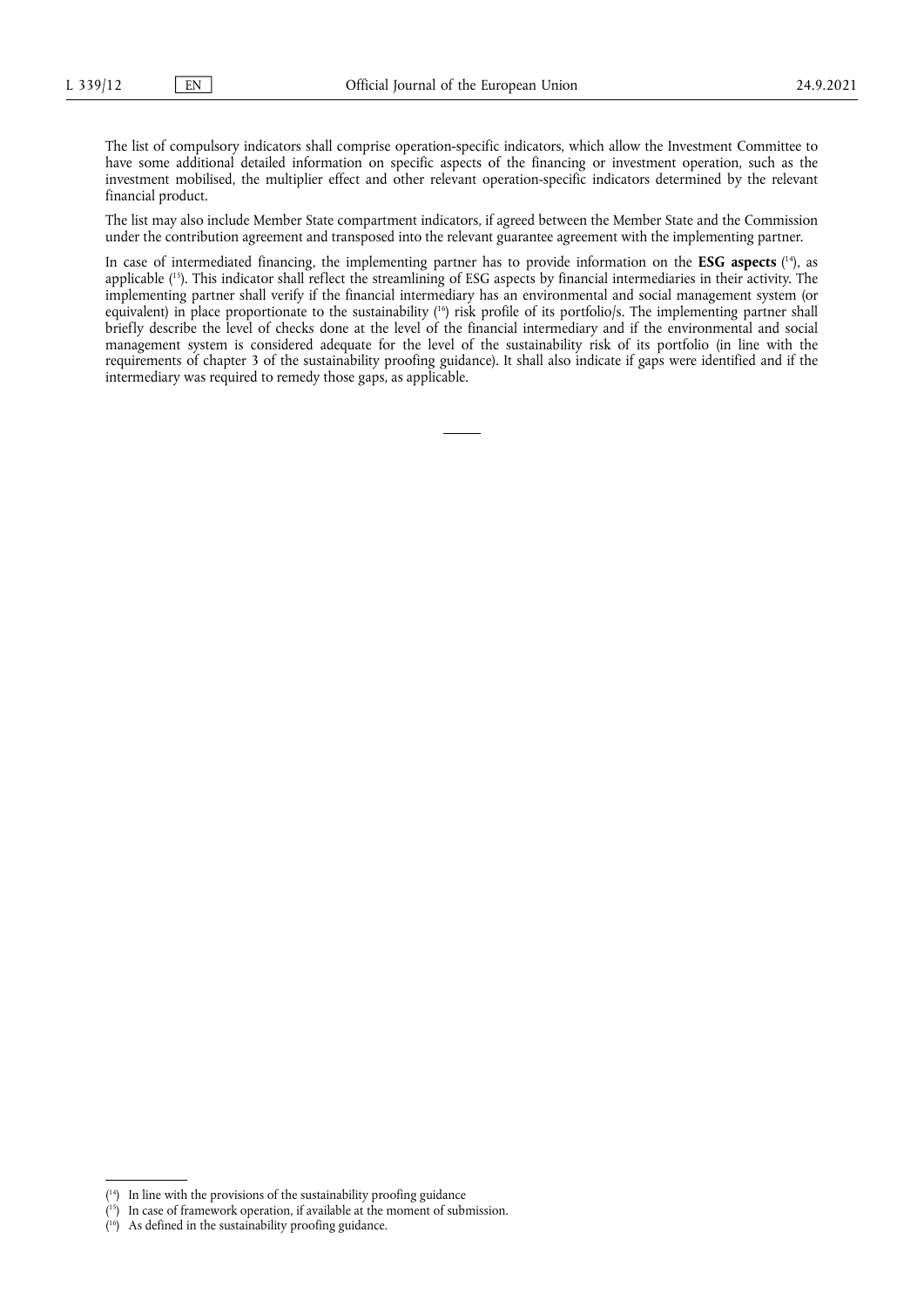#### **Pillar 2 – Description of the additionality of the financing or investment operation**

To demonstrate that the financing and investment operations benefitting from the EU guarantee are additional to the existing market and other public support, the implementing partners shall provide information that demonstrates at least one of the following features:

- (a) support provided through subordinated positions in relation to other public or private lenders or within the funding structure;
- (b) support provided through equity and quasi-equity or through debt with long tenors, pricing, collateral requirements or other conditions not sufficiently available on the market or from other public sources;
- (c) support to operations that carry a higher risk profile than the risk generally accepted by the implementing partner's own standard activities or support to implementing partners in exceeding own capacity to support such operations;
- (d) participation in risk-sharing mechanisms targeting policy areas that exposes the implementing partner to higher risk levels compared to the levels generally accepted by the implementing partner or that private financial actors are able or willing to accept;
- (e) support that catalyses/crowds in additional private or public financing and is complementary to other private and commercial sources, in particular from traditionally risk-averse investor classes or institutional investors, as a result of the signalling effect of the support provided under the InvestEU Fund;
- (f) support provided through financial products not available or not offered to a sufficient level in the targeted countries or regions due to missing, underdeveloped or incomplete markets.

For intermediated financing and investment operations, in particular for SME support, additionality shall be verified at the level of the intermediary rather than at the level of the final recipient. Additionality shall be deemed to exist when InvestEU Fund supports a financial intermediary in setting up a new portfolio with a higher level of risk or increasing the volume of activities that are already highly risky as compared with the risk levels that private and public financial actors are currently able or willing to accept in the targeted countries or regions.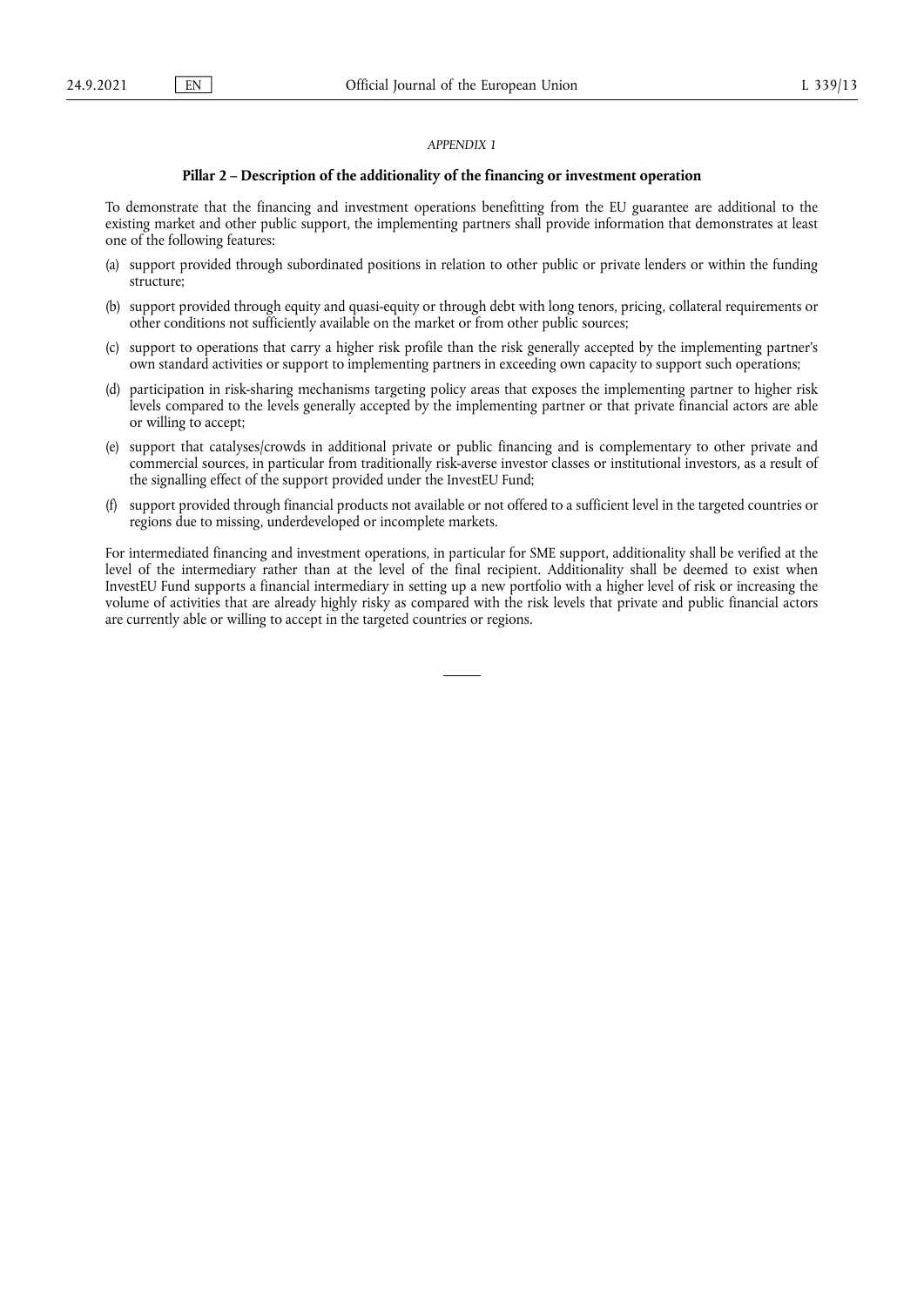## **Pillar 3 – Market failure or sub-optimal investment situation addressed by the financing or investment operation**

Substantiated description of the market failure or sub-optimal investment situation addressed by the financing or investment operation on the basis of the requirements set out in Annex V. A.1 of the InvestEU Regulation presented in points (a) to (f) of the second paragraph.

To address market failures or sub-optimal investment situations as referred to in point (a) of Article 209(2) of the Financial Regulation [\(1\),](#page-10-0) the investments targeted by the financing and investment operations shall include one of following features:

- (a) have the nature of a public good for which the operator or company cannot capture sufficient financial benefits (such as education and skills, healthcare and accessibility, security and defence, and infrastructure available at no or negligible cost);
- externalities which the operator or company generally fails to internalise, such as R & D investment, energy efficiency, climate or environmental protection;
- (c) information asymmetries, in particular in case of SMEs and small mid-cap companies, including higher risk levels related to early stage firms, firms with mainly intangible assets or insufficient collateral, or firms focusing on higher risk activities;
- (d) cross-border infrastructure projects and related services or funds that invest on a cross-border basis to address the fragmentation of the internal market and to enhance coordination within the internal market;
- (e) exposure to higher levels of risks in certain sectors, countries or regions beyond levels that private financial actors are able or willing to accept, including where the investment would not have been undertaken or would not have been undertaken to the same extent because of its novelty or because of risks associated with innovation or unproven technology;
- (f) new or complex market failures or sub-optimal investment situations in accordance with point (a)(iii) of Article 9(1) of the InvestEU Regulation.

### <span id="page-10-1"></span><span id="page-10-0"></span>*Table 1*

### **Pillar 3 – All financing and investment operations except for intermediated financing for SMEs and small mid-caps**

| Indicator                                                                                                                                                                                                                                                 | Fair $(= 1)$                                                                          | Good $(= 2)$                                                   | Very good $(= 3)$                                                                                                                                                                                                                                                                                                                                                                                                                                                                                                                                                          | Excellent $(= 4)$           |
|-----------------------------------------------------------------------------------------------------------------------------------------------------------------------------------------------------------------------------------------------------------|---------------------------------------------------------------------------------------|----------------------------------------------------------------|----------------------------------------------------------------------------------------------------------------------------------------------------------------------------------------------------------------------------------------------------------------------------------------------------------------------------------------------------------------------------------------------------------------------------------------------------------------------------------------------------------------------------------------------------------------------------|-----------------------------|
| Market failure or sub-optimal<br>investment situation addressed by the operation addressing a market failure addressing: (i) a market failure or addressing: (i) a market failure or operation that are exemplary or<br>financing or investment operation | Standard financing or investment<br>inherent to the principal<br>market/sector.<br>OR | linherent to<br>the<br>l relevant market failure.<br><b>OR</b> | Financing or investment operation Financing or investment operation Financing<br>or sub-optimal investment situation sub-optimal investment situation sub-optimal investment situation transformative in addressing<br>principal inherent to the principal several market failures or sub-<br>market/sector; as well as (ii) another market/sector; as well as (ii) at least optimal investment situations by<br>two other relevant market failures or way of disruptive innovation<br>sub-optimal investment situations.   technology or spill-over effects.<br><b>OR</b> | investment<br><sub>or</sub> |

[<sup>\(1\)</sup>](#page-10-1) Regulation (EU, Euratom) 2018/1046 of the European Parliament and of the Council of 18 July 2018 on the financial rules applicable to the general budget of the Union, amending Regulations (EU) No 1296/2013, (EU) No 1301/2013, (EU) No 1303/2013, (EU) No 1304/2013, (EU) No 1309/2013, (EU) No 1316/2013, (EU) No 223/2014, (EU) No 283/2014, and Decision No 541/2014/EU and repealing Regulation (EU, Euratom) No 966/2012 (OJ L 193, 30.7.2018, p. 1).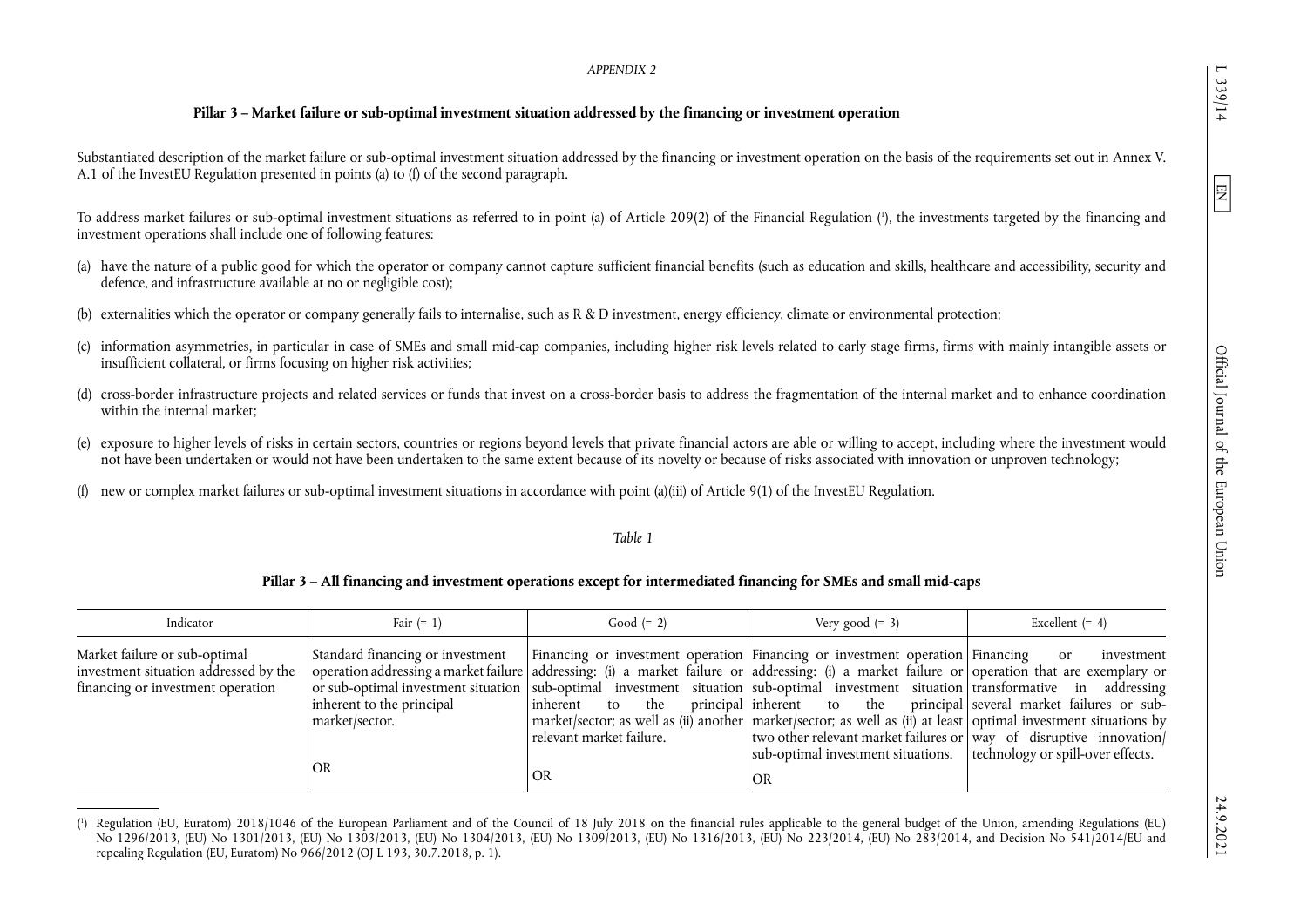|                                  | Financing or investment operation Financing or investment operation Financing or investment operation |            |
|----------------------------------|-------------------------------------------------------------------------------------------------------|------------|
|                                  | addressing a principal market failure   addressing a principal market   addressing a principal market |            |
| that is at the lower end of the  | failure that is at the medium range failure that is at the high end of the                            |            |
| spectrum of its prevalence       | of the spectrum of its prevalence spectrum of its                                                     | prevalence |
| (significance) in the respective | $\vert$ (significance) in the respective (significance) in the respective                             |            |
| market.                          | market.                                                                                               | market.    |

### *Table 2*

### **Pillar 3 – Intermediated financing for SMEs and small mid-caps**

Intermediated financing targeting SMEs and small mid-caps shall receive one point. If the financing is located in countries where the majority of allocations (> 50 % of the financing or investment operation) are expected in Cohesion or Just Transition areas [\(2\)](#page-11-0), or, for financing and investment operations targeting specifically research and innovation policy priorities in moderate and emerging innovator EU Member States (<sup>3</sup>), the financing or investment operation shall be upgraded one point. Additional points shall be granted if the financing or investment operation focuses on vulnerable/constrained segments of the SME ecosystem (micro, social enterprises, impact-driven enterprises, start-ups or young companies, female-owned/-run companies, companies run by vulnerable/disadvantaged groups, young farmers, etc.) or targets additional policy priorities (sustainability, research and innovation, skills, education and training, digitalisation, investment in rural areas, cultural and creative sectors). The final score corresponds to the sum of points received under A, B, C, and D as described below.

#### A. Access to finance (Fair = 1)

B. If the financing or investment operation is in a Cohesion/Just Transition area (more than 50 % of the financing or investment operation) or if it targets specifically research and innovation policy priorities in moderate and emerging innovator EU Member States, one point will be added

C. If the financing or investment operation targets vulnerable/constrained segments (from 10 % to 50 % of the financing or investment operation), one point will be added

### OR

If the financing or investment operation targets vulnerable/constrained segments (more than 50 % of the financing or investment operation), two points will be added

D. If the financing or investment operation targets additional policy priorities (from 10 % to 50 % of the financing or investment operation), one point will be added

#### OR

If the financing or investment operation targets additional policy priorities (more than 50 % of the financing or investment operation), two points will be added

<span id="page-11-3"></span><span id="page-11-2"></span><span id="page-11-1"></span><span id="page-11-0"></span> $\boxed{\Xi}$ 

[<sup>\(2\)</sup>](#page-11-2) In the case of Framework Operations the criterion should be verified at aggregate level.

[<sup>\(3\)</sup>](#page-11-3) For reference on Moderate and Emerging Innovator EU Member States please see the European Innovation Scoreboard at [https://ec.europa.eu/growth/industry/policy/innovation/scoreboards\\_en](https://ec.europa.eu/growth/industry/policy/innovation/scoreboards_en)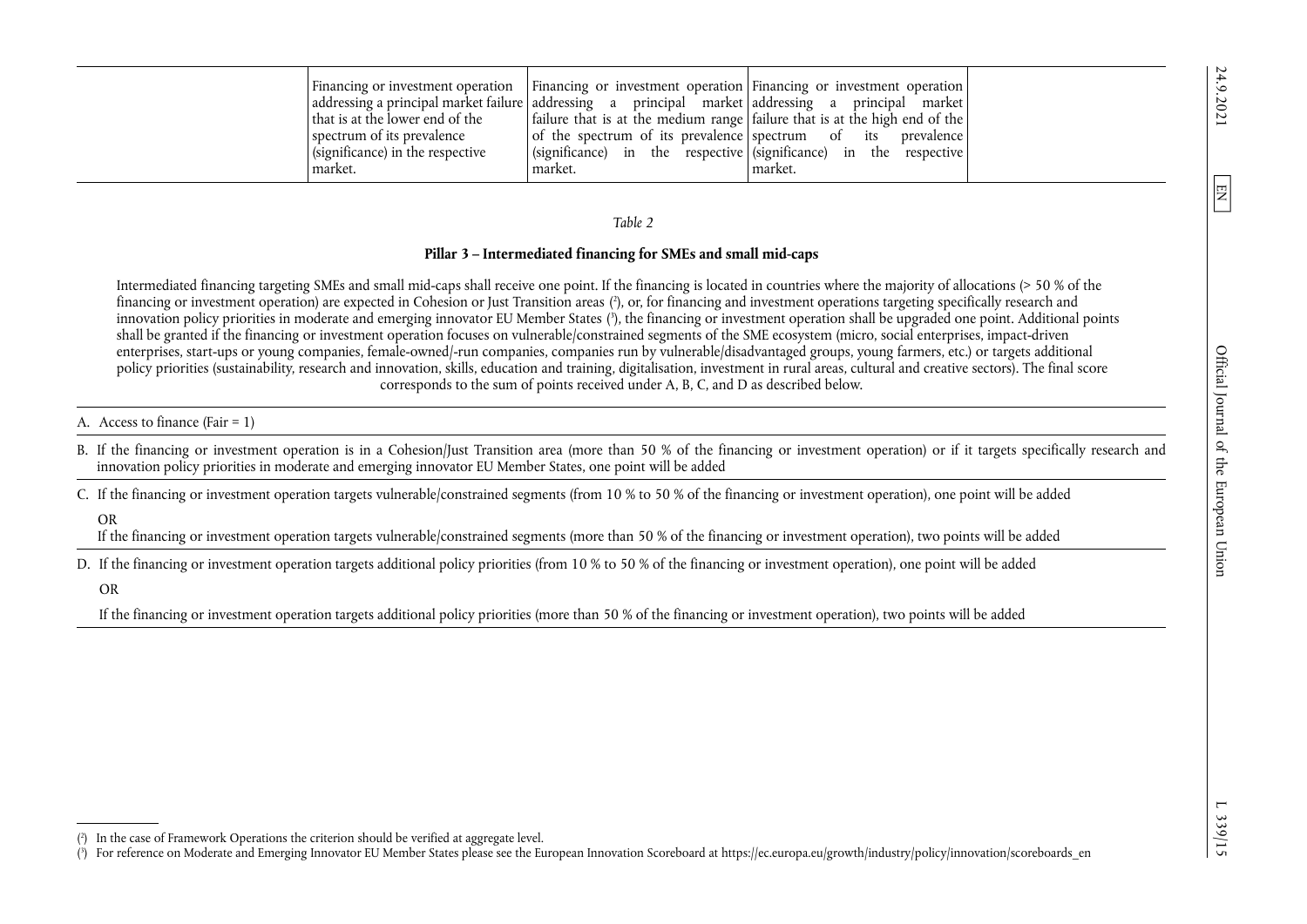## **Pillar 4 – Financial and technical contribution by the implementing partner**

#### *Table 1*

## <span id="page-12-0"></span>**Direct financing**

| Indicators                                                                    | Fair $(= 1)$                                                                                                                                                                                                                    | Good $(= 2)$                                                                                                                                                                              | Very good $(= 3)$                                                                                                                                                                                                                                                                                                                                                                                                                                                                                                                                                                                                                                                                                                                                                                                                                                                                                                                                                                                                                                                                                                                                                                | Excellent $(= 4)$                                                                                                                                                                                          |
|-------------------------------------------------------------------------------|---------------------------------------------------------------------------------------------------------------------------------------------------------------------------------------------------------------------------------|-------------------------------------------------------------------------------------------------------------------------------------------------------------------------------------------|----------------------------------------------------------------------------------------------------------------------------------------------------------------------------------------------------------------------------------------------------------------------------------------------------------------------------------------------------------------------------------------------------------------------------------------------------------------------------------------------------------------------------------------------------------------------------------------------------------------------------------------------------------------------------------------------------------------------------------------------------------------------------------------------------------------------------------------------------------------------------------------------------------------------------------------------------------------------------------------------------------------------------------------------------------------------------------------------------------------------------------------------------------------------------------|------------------------------------------------------------------------------------------------------------------------------------------------------------------------------------------------------------|
| 1. Financial benefits gener- $\vert$ FVA ( $\vert$ ) <= 5 bps                 |                                                                                                                                                                                                                                 | $5 \text{ bps}$ < FVA <= 30 bps                                                                                                                                                           | $30 \text{ bps}$ < FVA <= 100 bps                                                                                                                                                                                                                                                                                                                                                                                                                                                                                                                                                                                                                                                                                                                                                                                                                                                                                                                                                                                                                                                                                                                                                | FVA > 100 bps                                                                                                                                                                                              |
| ated by the intervention<br>of the implementing part-<br>ner (weight: 12,5 %) | Any other financing or investment Senior tranches.<br>operation not listed in the<br>following sections.                                                                                                                        |                                                                                                                                                                                           | Subordinated loans, mezzanine tranches, Equity and quasi-equity operations.<br>hybrid bonds, contingent loans and<br>guarantee products.                                                                                                                                                                                                                                                                                                                                                                                                                                                                                                                                                                                                                                                                                                                                                                                                                                                                                                                                                                                                                                         |                                                                                                                                                                                                            |
| 2. Longer maturity (weight:<br>25 %)                                          | 30 %.                                                                                                                                                                                                                           | 30 % and 49 %.                                                                                                                                                                            | The final recipient regularly raises The final recipient could readily The final recipient could, with some The final recipient is unable to raise funds at<br>funds at similar maturities or the raise funds at similar maturities or difficulty, raise funds at similar maturities similar maturities or extension of the tenor<br>extension of the tenor is less than extension of the tenor is between or extension of the tenor is between 50 % is 100 % or more.<br>and 99 %.                                                                                                                                                                                                                                                                                                                                                                                                                                                                                                                                                                                                                                                                                              |                                                                                                                                                                                                            |
| 3. Other benefit(s) gener-<br>ated for final recipients<br>(weight: 12,5 %)   | Scoring elements applicable:<br>(a) flexibility of drawdowns,<br>(b) sculpted repayments,<br>length of availability period for disbursement,<br>length of grace period,<br>(d)<br>possibility to convert/revise interest rates, |                                                                                                                                                                                           | length of fixed interest rate period,<br>(f)<br>financing in local currency within the EU,<br>$\left( \rho \right)$<br>contribution to diversification and stability of final recipient's financing,<br>subordinated position,<br>context of the financing or investment operation).                                                                                                                                                                                                                                                                                                                                                                                                                                                                                                                                                                                                                                                                                                                                                                                                                                                                                             | other, to be specified (such as collateral requirements, as they may arise in the                                                                                                                          |
|                                                                               | applicable.                                                                                                                                                                                                                     | are applicable.                                                                                                                                                                           | None of the above elements are One or two of the above elements Three to four of the above elements are At least five of the above elements are<br>applicable.                                                                                                                                                                                                                                                                                                                                                                                                                                                                                                                                                                                                                                                                                                                                                                                                                                                                                                                                                                                                                   | applicable.                                                                                                                                                                                                |
| 4. Crowding-in and signal-<br>ling effect<br>(weight: 25 %)                   | of<br>involvement<br>The<br>financing<br><sub>or</sub><br>other co-financiers/guarantors/   guarantors/investors<br>borrower's own funds only);<br>the respective market.                                                       | the The<br>involvement<br>of<br>investments are expected to be includes<br>and/or (ii) any signalling effect in sound and worth supporting, implementing<br>financing and implementation. | the The involvement of the implementing The involvement of the implementing<br>implementing partner in the implementing partner in the partner in the financing or investment partner in the financing or investment<br>investment financing or investment operation operation is expected to have a significant operation is expected to be key for the<br>operation is not expected to have: is expected to have some impact on   impact on other financiers'/guarantors'/   materialisation of the operation and/or<br>(i) catalytic effect on attracting mobilising other co-financiers/ investors' decision to commit to or to achieving targeted<br>and $\vert$ co-invest alongside the operation, thus $\vert$ (without the IP, the project is not likely to<br>investors. (e.g. IP co-finances with signalling that the operation/ having a strong catalytic effect. This go ahead or not with the same speed or<br>whereby<br>situations<br>has<br>partner<br>thereby facilitating the full instrumental in combining its funding with investor, ii) the combination of the loans<br>support for specific projects/programmes.   party public and/or private resources. | financing level<br>the size). This includes e.g. i) implementing<br>been partner taking the role of corner stone<br>third party grants or other forms of external   by the implementing partner with third |

 $\boxed{\text{EN}}$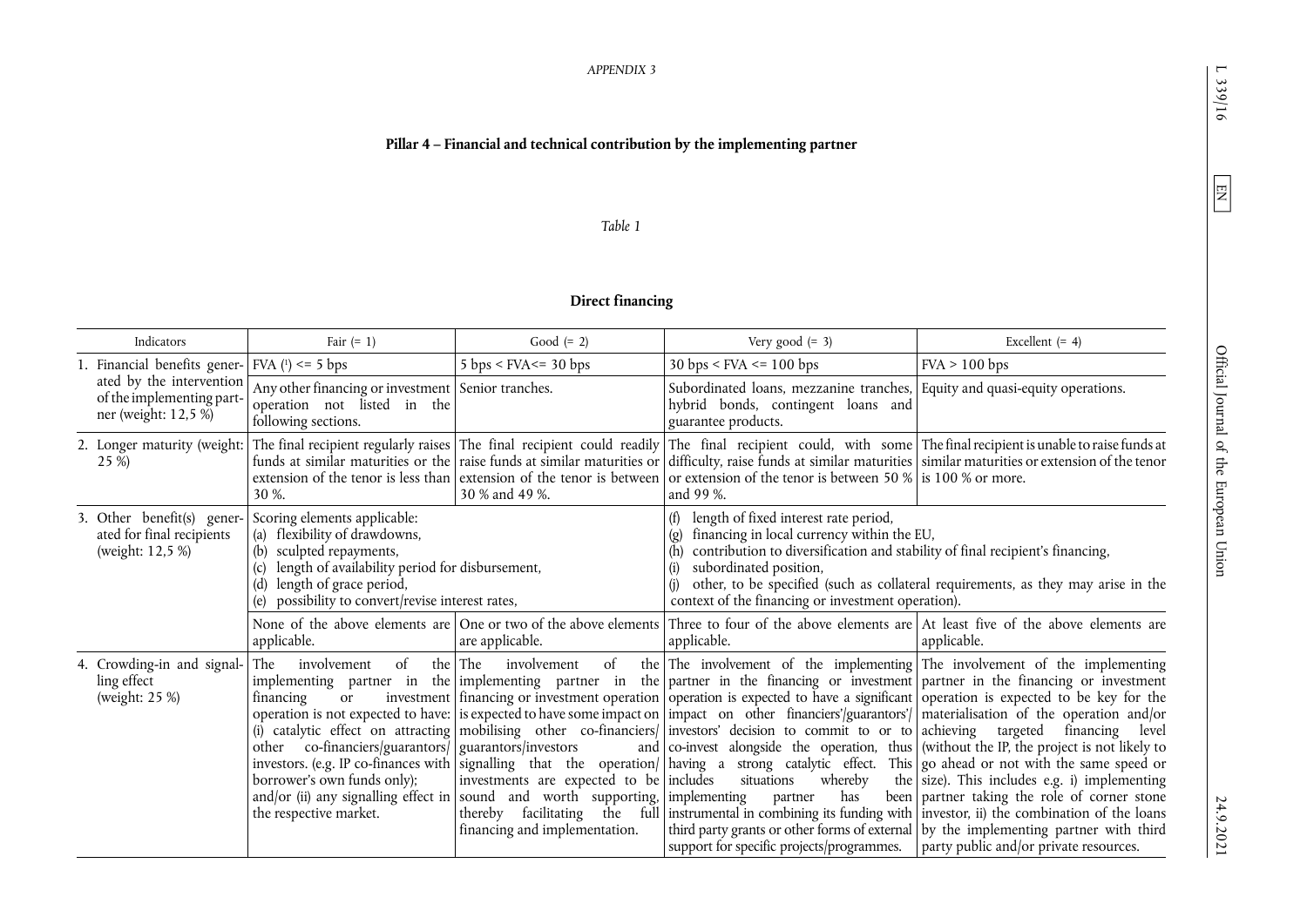| 5. Financial advice and/or<br>structuring expertise<br>(weight: 12,5 %) | partner.                                               | implementing partner.                                                                                                                                         | The financial structuring expertise   The financial structuring expertise   The financial structuring expertise of the   The contribution of the implementing<br>of the implementing partner is not of the implementing partner is implementing partner is expected to have a partner with its financial structuring<br>required, and the involvement of expected to have a positive impact significant impact on the financing expertise is expected to be innovative and<br>the implementing partner is on the financing structure of the structure of the investment and is to have a high value to the counterparty (e.<br>expected to be marginal. investment and is expected to be expected to be of significant value to the $g$ , through accelerating financial close<br>Origination of the investment of value to the counterparty, counterparty (e.g. through accelerating significantly or applying standardised<br>does not benefit from the and/or origination of the financial close or applying standardised structures to complex cases, technical<br>expertise of the implementing investment is expected to benefit structures, etc.) and/or origination of the assistance or advisory support for the<br>from the expertise of the investment is expected to benefit from financial structuring of the operation,<br>the expertise of the implementing partner.   financial sector experts, etc.). |                                                                                                                                                                                                                                                                                                                                                                                                  |
|-------------------------------------------------------------------------|--------------------------------------------------------|---------------------------------------------------------------------------------------------------------------------------------------------------------------|------------------------------------------------------------------------------------------------------------------------------------------------------------------------------------------------------------------------------------------------------------------------------------------------------------------------------------------------------------------------------------------------------------------------------------------------------------------------------------------------------------------------------------------------------------------------------------------------------------------------------------------------------------------------------------------------------------------------------------------------------------------------------------------------------------------------------------------------------------------------------------------------------------------------------------------------------------------------------------------------------------------------------------------------------------------------------------------------------------------------------------------------------------------------------------------------------------------------------------------------------------------------------------------------------------------------------------------------------------------------------------------------------------------------|--------------------------------------------------------------------------------------------------------------------------------------------------------------------------------------------------------------------------------------------------------------------------------------------------------------------------------------------------------------------------------------------------|
| tribution<br>(weight: 12,5 %)                                           | advisory services of<br>needed by the final recipient. | project-specific<br>conditions, ad-hoc interventions OR<br>compliance<br>ensure<br>disbursement conditions).<br><b>OR</b><br>Annual project progress reports. | 6. Technical advice and con- The technical expertise and/or The technical advice of the The implementing partner supports the The implementing partner supports the<br>the implementing partner ensures the technical preparation or structuring of technical preparation or structuring of<br>implementing partner were not quality of the investment through the financing or investment operation to the financing or investment operation to<br>disbursement align it better with the policy objectives. align it fully with the policy objectives.<br>(e.g. monitoring missions to Targeted inputs (technical, economic, The implementing partner's technical<br>with procurement, climate, environment, support has a major impact on the<br>ensure compliance with standards).<br>OR.<br>Targeted<br>climate, environment, social).<br>$\mathcal{L} = \{ \mathbf{A} \mid \mathbf{A} \in \mathcal{A} \}$ . The contract of the contract of the contract of the contract of the contract of the contract of the contract of the contract of the contract of the contract of the contract of the con                                                                                                                                                                                                                                                                                                               | OR<br>social), and valuable guidance on project technical or economic quality of the<br>features or design options, regular investment, notably through specific<br>interventions (e.g. monitoring missions to   technical assistance or advisory support<br>provided.<br>OR<br>monitoring (procurement, Significant physical monitoring, such as for<br>complex projects or high-risk projects. |

[\(](#page-12-0) 1 ) FVA = financial value added. It represents the difference between the closest market alternative (alternative funding cost) to the final recipient and the price of the loan provided by the implementing partner. The final recipient's alternative funding cost may be determined by direct reference to a liquid bond or recently signed loan from the same issuer for a duration similar to that of the loan provided by the implementing partner. In co-financings, the most relevant comparison is the parallel commercial facility, provided that the price is known and that the structures are reasonably comparable. Alternatively, if such instrument does not exist, a bond/loan issued by a comparable entity can be employed as a proxy. Market pricing will be derived from the primary and secondary trading levels of the selected bonds or loans including the annualised fees. As a high degree of pricing variability exists for most secondary market bonds, care should be taken that the selected alternative funding cost reflects either longer-term averages or current market conditions if they are expected to prevail.

24.9.2021

<span id="page-13-0"></span> $\boxed{\text{E}}$ 

 $L$  339/17  $\,$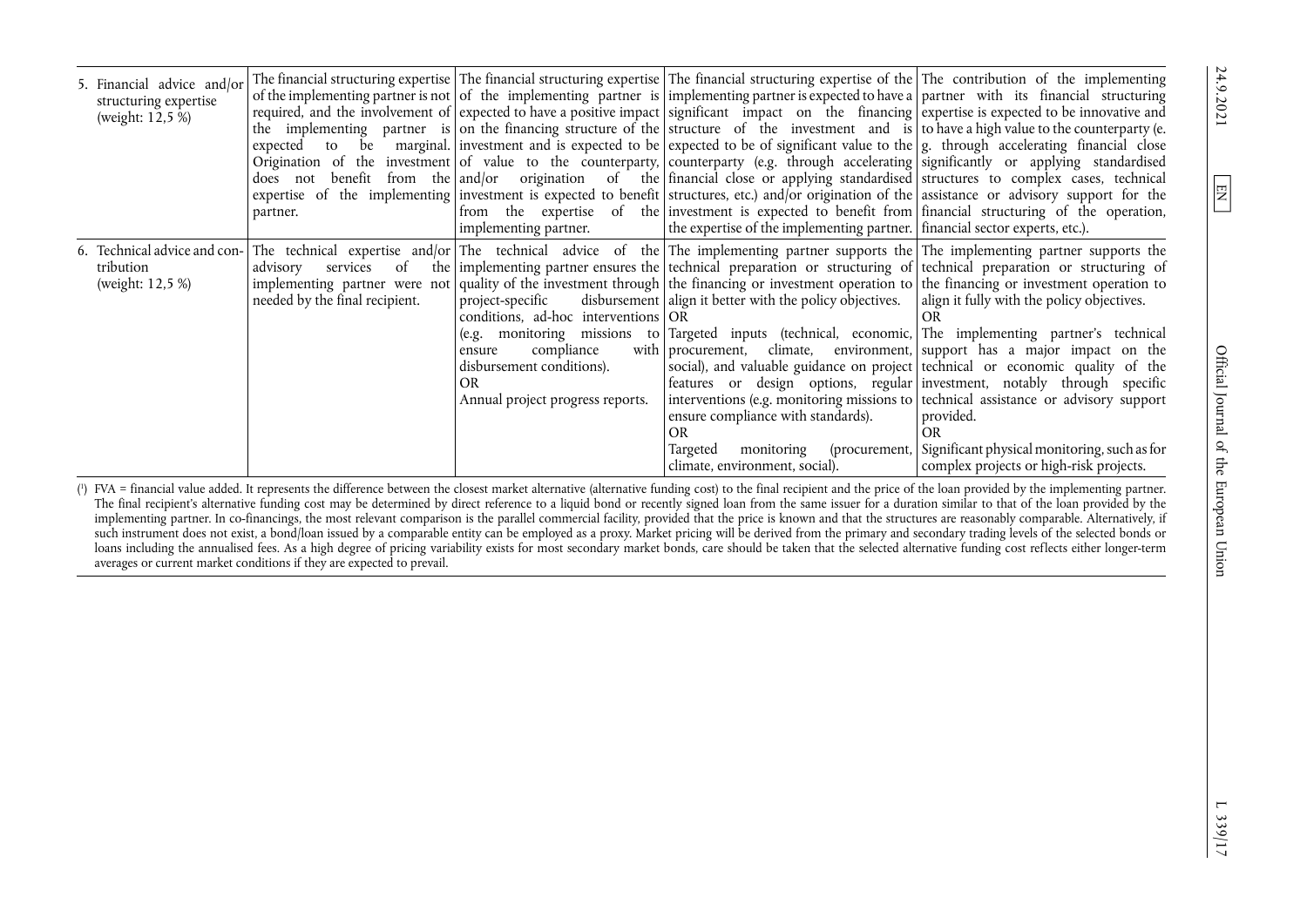L 339/18

 $\boxed{\text{EN}}$ 

### *Table 2*

## **Intermediated financing**

| Indicators<br>of the implementing part- following sections.<br>ner<br>(weight: 35 %) | Fair $(= 1)$<br>1. Financial benefits gener- Any other financing or investment Senior tranches.<br>ated by the intervention operation not listed in the        | Good $(= 2)$                                                                                                                                                                                                                     | Very good $(= 3)$<br>Subordinated loans, mezzanine tranches, Equity and quasi-equity operations.<br>hybrid bonds, contingent loans and<br>guarantee products.                                                  | Excellent $(= 4)$                                                                                                                                                                                                                                                                                                                                                                                                                                                                                                                                                                                                                                                                                                                                                                                                                                                                                                                                                                                                                                                                                                                                                                                                                                                                                                                   |
|--------------------------------------------------------------------------------------|----------------------------------------------------------------------------------------------------------------------------------------------------------------|----------------------------------------------------------------------------------------------------------------------------------------------------------------------------------------------------------------------------------|----------------------------------------------------------------------------------------------------------------------------------------------------------------------------------------------------------------|-------------------------------------------------------------------------------------------------------------------------------------------------------------------------------------------------------------------------------------------------------------------------------------------------------------------------------------------------------------------------------------------------------------------------------------------------------------------------------------------------------------------------------------------------------------------------------------------------------------------------------------------------------------------------------------------------------------------------------------------------------------------------------------------------------------------------------------------------------------------------------------------------------------------------------------------------------------------------------------------------------------------------------------------------------------------------------------------------------------------------------------------------------------------------------------------------------------------------------------------------------------------------------------------------------------------------------------|
| 2. Crowding-in and signal-<br>ling effect<br>(weight: 40 %)                          | The<br>involvement<br>of<br>financing<br>or<br>other co-financiers/guarantors/   guarantors/investors<br>borrower's own funds only);<br>the respective market. | the The<br>involvement<br>of<br>expected to be sound and worth includes situations<br>$\alpha$ and/or (ii) any signalling effect in supporting, thereby facilitating implementing<br>full<br>the<br>financing<br>implementation. | whereby<br>has<br>partner<br>and instrumental in combining its funding public and/or private resources.<br>with third party grants or other forms of<br>external support for specific projects/<br>programmes. | the The involvement of the implementing The involvement of the implementing<br>implementing partner in the implementing partner in the partner in the financing or investment partner in the financing or investment<br>investment financing or investment operation operation is expected to have a significant operation is expected to be key for the<br>operation is not expected to have: is expected to have some impact on impact on other financiers'/guarantors'/ materialisation of the operation and/or<br>(i) catalytic effect on attracting mobilising other co-financiers/ investors' decision to commit to or to achieving targeted financing level. This<br>and co-invest alongside the operation, thus includes e.g. (i) implementing partner<br>investors. (e.g. IP co-finances with signalling that the investments are having a strong catalytic effect. This taking the role of corner stone investor;<br>the $\left  \right $ (ii) the combination of the loans by the<br>been implementing partner with third party                                                                                                                                                                                                                                                                                          |
| 3. Financial<br>advice<br>structuring expertise<br>(weight: 12,5 %)                  | partner.                                                                                                                                                       | implementing partner.                                                                                                                                                                                                            | the expertise of the implementing partner. financial sector experts, etc.).                                                                                                                                    | and The financial structuring expertise The financial structuring expertise The financial structuring expertise of the The contribution of the implementing<br>of the implementing partner is not of the implementing partner is implementing partner is expected to have a partner with its financial structuring<br>required, and the involvement of expected to have a positive impact significant impact on the financing expertise is expected to be innovative and<br>the implementing partner is on the financing structure of the structure of the investment and is to have a high value to the counterparty (e.<br>expected to be marginal. investment and is expected to be expected to be of significant value to the $g$ , through accelerating financial close<br>Origination of the investment of value to the counterparty, counterparty (e.g. through accelerating significantly or applying standardised<br>does not benefit from the and/or origination of the financial close or applying standardised structures to complex cases, technical<br>expertise of the implementing investment is expected to benefit structures, etc.) and/or origination of the assistance or advisory support for the<br>from the expertise of the investment is expected to benefit from financial structuring of the operation, |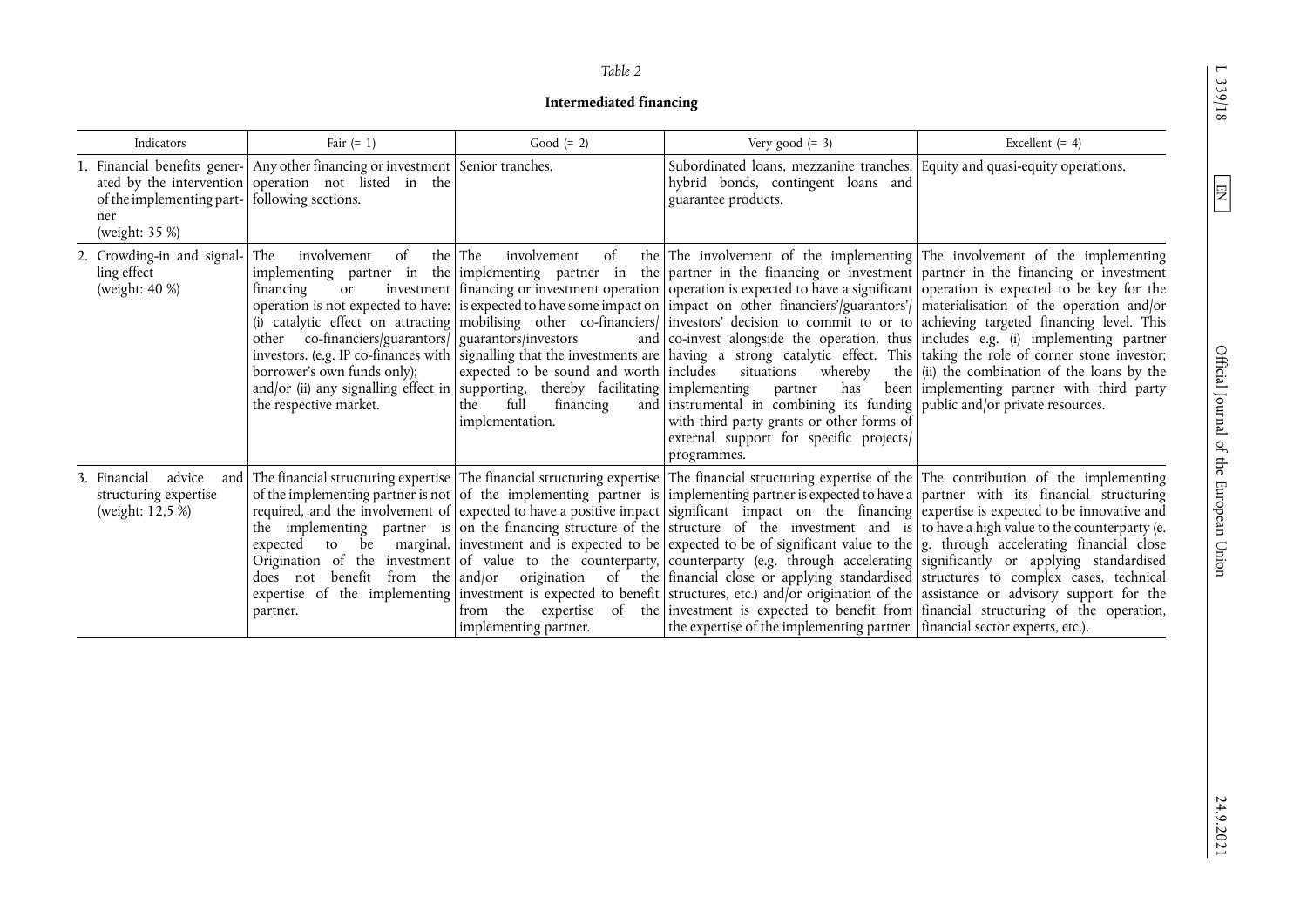| The implementing partner is not The implementing partner is The implementing partner expects to Extensive technical assistance or advice is<br>4. Technical advice and con-<br>expected to provide any technical expected to set particular participate in the technical assistance or expected to be provided to support the<br>tribution<br>advice or capacity building to the conditions related to the training provided to the intermediary in intermediary to develop business<br>(weight: 12,5 %)<br>intermediary. |
|---------------------------------------------------------------------------------------------------------------------------------------------------------------------------------------------------------------------------------------------------------------------------------------------------------------------------------------------------------------------------------------------------------------------------------------------------------------------------------------------------------------------------|
|---------------------------------------------------------------------------------------------------------------------------------------------------------------------------------------------------------------------------------------------------------------------------------------------------------------------------------------------------------------------------------------------------------------------------------------------------------------------------------------------------------------------------|

24.9.2021

 $\boxed{\text{EM}}$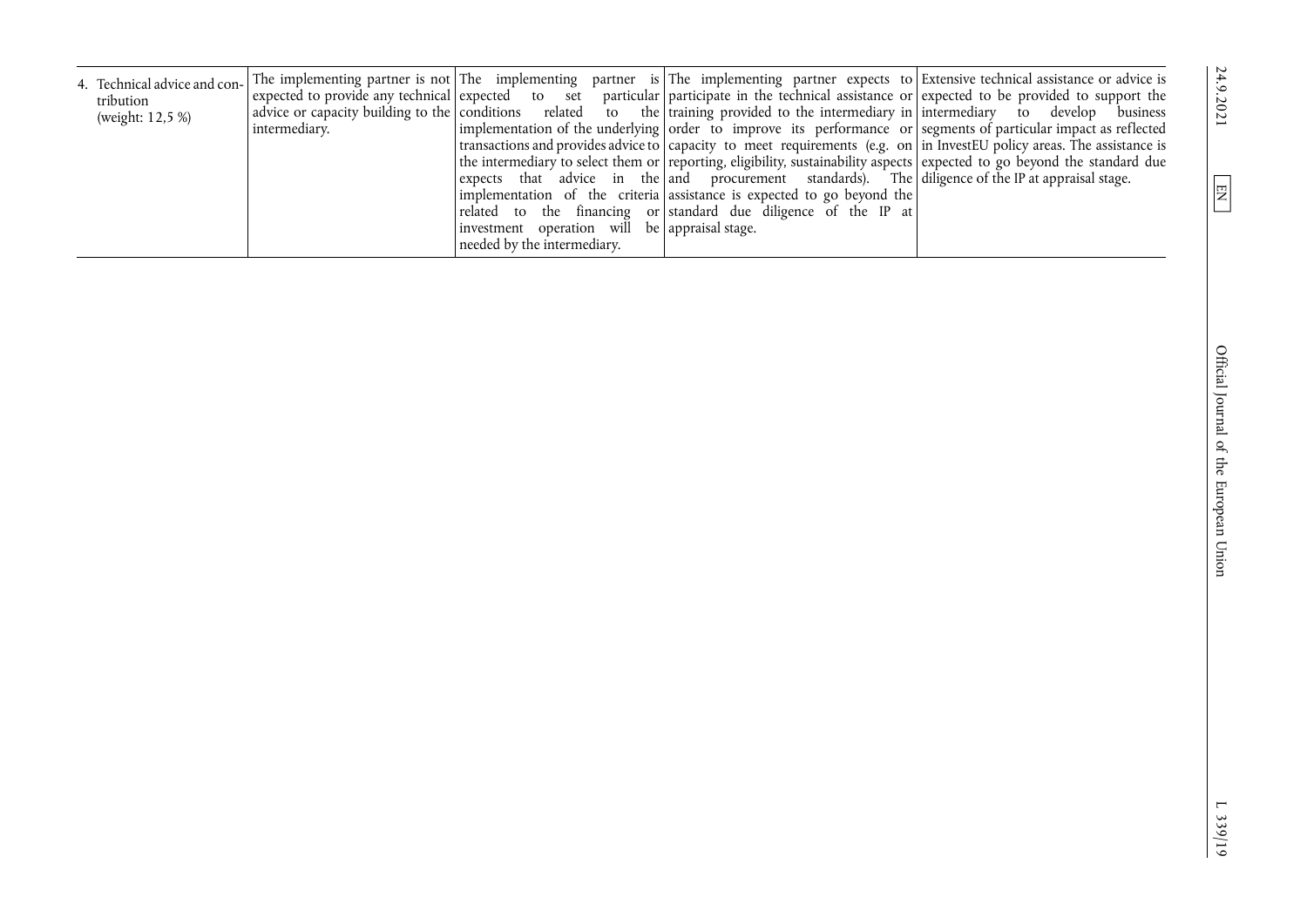## **Pillar 5 – Impact of the financing or investment operation**

#### *Table 1*

## <span id="page-16-1"></span>**Direct Financing**

|                                                                                |                                                                                                    |                                                                             | Impact of the financing or investment operation                |                                                                                                                                    |                                                                        |
|--------------------------------------------------------------------------------|----------------------------------------------------------------------------------------------------|-----------------------------------------------------------------------------|----------------------------------------------------------------|------------------------------------------------------------------------------------------------------------------------------------|------------------------------------------------------------------------|
|                                                                                |                                                                                                    | Fair $(= 1)$                                                                | Good $(= 2)$                                                   | Very good $(= 3)$                                                                                                                  | Excellent $(= 4)$                                                      |
| 1. Economic and growth impact (ERR)                                            |                                                                                                    | $> 0 \% - 5 \%$                                                             | 5 %-7 %                                                        | 7 %-10 %                                                                                                                           | >10%                                                                   |
| (weight: 40 %)<br><b>OR</b><br>Qualitative assessment (1)                      |                                                                                                    | expected contribution to economic activity and growth.                      |                                                                | The scoring will be done based on duly justified qualitative assessment of the project's socioeconomic costs and benefits, and its |                                                                        |
| 2. Employment impact<br>(weight: 15 %)                                         |                                                                                                    | Construction/implementation<br>phase (FTE/EUR million) < $3$                | Construction/implementation<br>phase (FTE/EUR million) 3-6     | Construction phase/<br>implementation (FTE/EUR<br>million) $6-8$                                                                   | Construction phase/<br>implementation (FTE/EUR<br>million) $> 8$       |
|                                                                                |                                                                                                    | Operation phase (FTE/EUR<br>million $) < 0,4$                               | Operation phase (FTE/EUR<br>million) $0, 4-0, 7$               | Operation phase (FTE/EUR<br>million) $0,\overline{7}-1,1$                                                                          | Operation phase (FTE/EUR<br>million) $> 1,1$                           |
| 3. Sustainability proof- a. Climate<br>ing aspects<br>$(weight - 45%) + bonus$ | (weight: 15 %)                                                                                     | Negative impacts not fully<br>mitigated, no significant<br>positive impact. | Negative impacts partly<br>mitigated, some positive<br>impact. | Negative impacts fully<br>mitigated, significant positive<br>impact.                                                               | Negative impacts fully mitigated,<br>very substantial positive impact. |
|                                                                                | b. Environment<br>(weight: 15 %)                                                                   | Negative impacts not fully<br>mitigated, no significant<br>positive impact. | Negative impacts partly<br>mitigated, some positive<br>impact. | Negative impacts fully<br>mitigated, significant positive<br>impact.                                                               | Negative impacts fully mitigated,<br>very substantial positive impact. |
|                                                                                | c. Social dimension<br>(weight: 15 %)                                                              | Negative impacts not fully<br>mitigated, no significant<br>positive impact. | Negative impacts partly<br>mitigated, some positive<br>impact. | Negative impacts fully<br>mitigated,<br>significant positive impact.                                                               | Negative impacts fully mitigated,<br>very substantial positive impact. |
|                                                                                | <b>Bonus</b><br>Positive agenda checklist<br>(weight: 22,5 % in total for<br>the three dimensions) | n/a                                                                         | n/a                                                            | n/a                                                                                                                                | If yes, see Table 3 for more details                                   |

[\(1\)](#page-16-1) The implementing partners should explain the reason why an ERR cannot be calculated.

<span id="page-16-0"></span> $\boxed{\text{EN}}$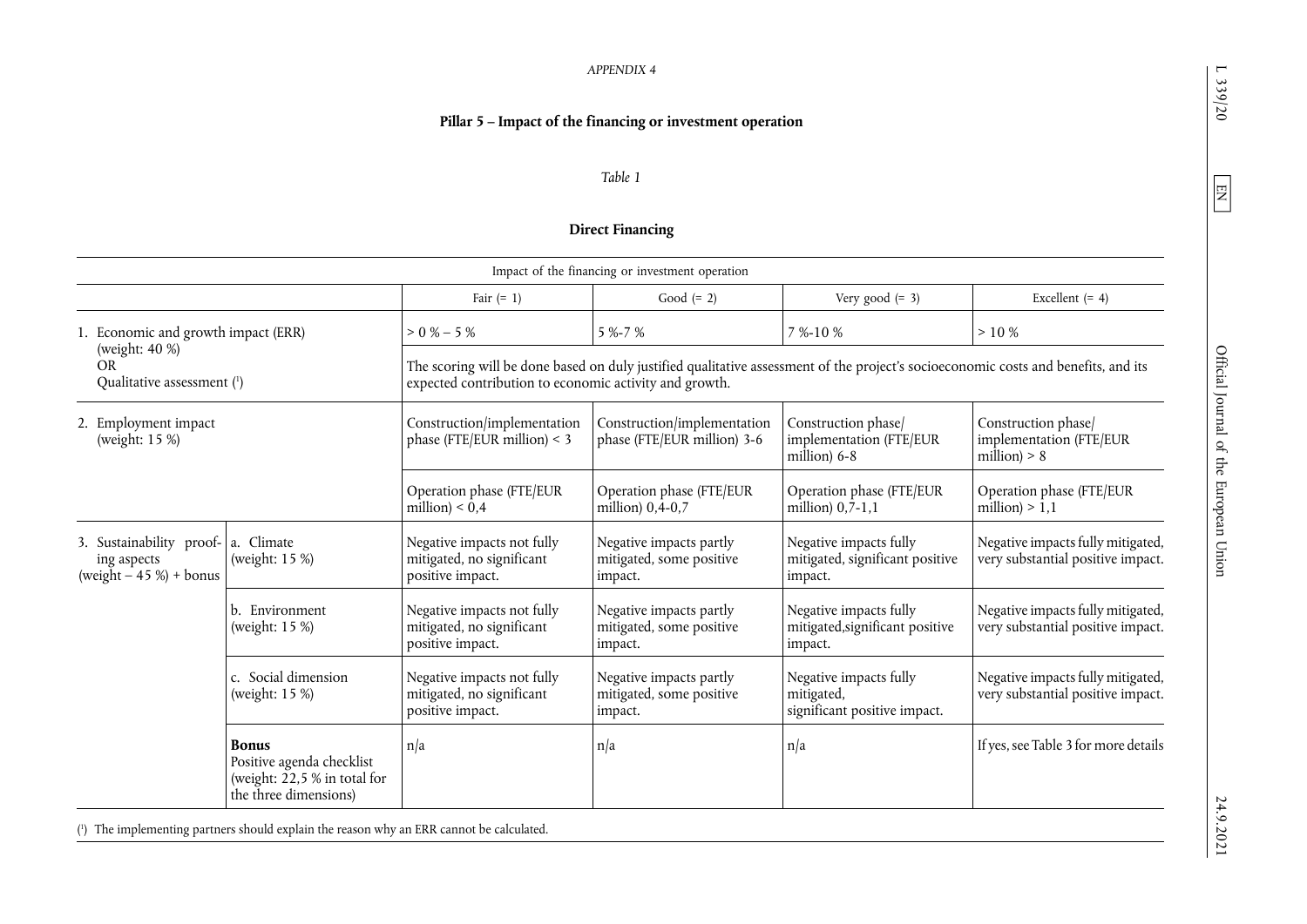<span id="page-17-1"></span><span id="page-17-0"></span>**Sustainability proofing aspects – detailed information (direct financing)** 

|                                                                                                     |                                                                                                                                                                                                                                                                                                                                                                   | Fair                                                                                                                                                                                                                                                                                                                                   | Good                                                                                                                                                                                                                                                                                                                                                  | Very good                                                                                                                                                                                                                                                                                           | Excellent                                                                                                                                                                                                                               |
|-----------------------------------------------------------------------------------------------------|-------------------------------------------------------------------------------------------------------------------------------------------------------------------------------------------------------------------------------------------------------------------------------------------------------------------------------------------------------------------|----------------------------------------------------------------------------------------------------------------------------------------------------------------------------------------------------------------------------------------------------------------------------------------------------------------------------------------|-------------------------------------------------------------------------------------------------------------------------------------------------------------------------------------------------------------------------------------------------------------------------------------------------------------------------------------------------------|-----------------------------------------------------------------------------------------------------------------------------------------------------------------------------------------------------------------------------------------------------------------------------------------------------|-----------------------------------------------------------------------------------------------------------------------------------------------------------------------------------------------------------------------------------------|
| Climate<br>15 %                                                                                     | Negative impacts and risks<br>related to the project (1)<br>(weight: 50 %)                                                                                                                                                                                                                                                                                        | There are some significant cli-<br>$\overline{\phantom{0}}$<br>change<br>mitigation<br>mate<br>and/or adaptation concerns<br>that cannot be fully mitigated<br>or compensated.<br>The project faces high climate<br>change related risks, and some<br>mitigation measures<br>are<br>implemented that partially<br>address those risks. | Significant negative impacts<br>were reduced or limited<br>through measures envisaged<br>to avoid, prevent, reduce or,<br>if possible, offset any identi-<br>fied significant adverse effects.<br>The project faces medium cli-<br>mate change related risks, and<br>mitigation measures<br>are<br>implemented that partially<br>address those risks. | Some negative impacts still<br>remain after the mitigation<br>measures are implemented,<br>but they are not significant<br>and no further measure is con-<br>sidered necessary.<br>The project faces medium or<br>high climate change related<br>risks, and they are mitigated<br>and well managed. | No or only negligible negative<br>impacts after mitigation mea-<br>sures (or not requiring mitiga-<br>tion), the project faces low cli-<br>mate change related risks.<br><b>OR</b><br>High or medium risks that are<br>fully mitigated. |
|                                                                                                     | Positive impacts resulting<br>from the project, no<br>voluntary measures (2)<br>taken by the project<br>promoter/final recipient<br>(weight: 50 %)                                                                                                                                                                                                                | No significant positive impacts<br>were identified.                                                                                                                                                                                                                                                                                    | Some positive impacts on climate<br>change mitigation or adaptation<br>could be identified.                                                                                                                                                                                                                                                           | Significant positive impacts (the<br>objective of contribution to<br>climate change mitigation or<br>adaptation is explicitly stated, but<br>it is not the fundamental reason<br>for which the project is<br>undertaken).                                                                           | Substantial positive impacts (the<br>project is entirely dedicated to<br>climate change mitigation or<br>adaptation, it is the fundamental<br>reason for which the project is<br>undertaken).                                           |
| Voluntary measures taken to enhance the project's<br>climate performance<br>(weight: 7,5 % (bonus)) |                                                                                                                                                                                                                                                                                                                                                                   | for the project:                                                                                                                                                                                                                                                                                                                       | On a voluntary basis, the project promoter under the guidance of the implementing partner, will undergo one or more of the following actions, as relevant<br>undertaking the climate proofing (adaptation and/or mitigation) for direct financing projects under the threshold                                                                        |                                                                                                                                                                                                                                                                                                     |                                                                                                                                                                                                                                         |
| Environment<br>15%                                                                                  | there are some significant negative significant negative impacts or<br>Negative impacts and risks<br>impacts or risks that were not fully<br>risks were reduced or limited<br>related to the project<br>(50 %)<br>mitigated<br>through measures envisaged to<br>avoid, prevent, reduce or, if<br>possible, offset any identified<br>significant adverse effects)) |                                                                                                                                                                                                                                                                                                                                        | some negative impacts or risks<br>remain after the mitigation, but<br>they are not significant and no<br>further measures are necessary                                                                                                                                                                                                               | no or only negligible negative<br>impacts or risks after mitigation (or<br>not requiring mitigation)                                                                                                                                                                                                |                                                                                                                                                                                                                                         |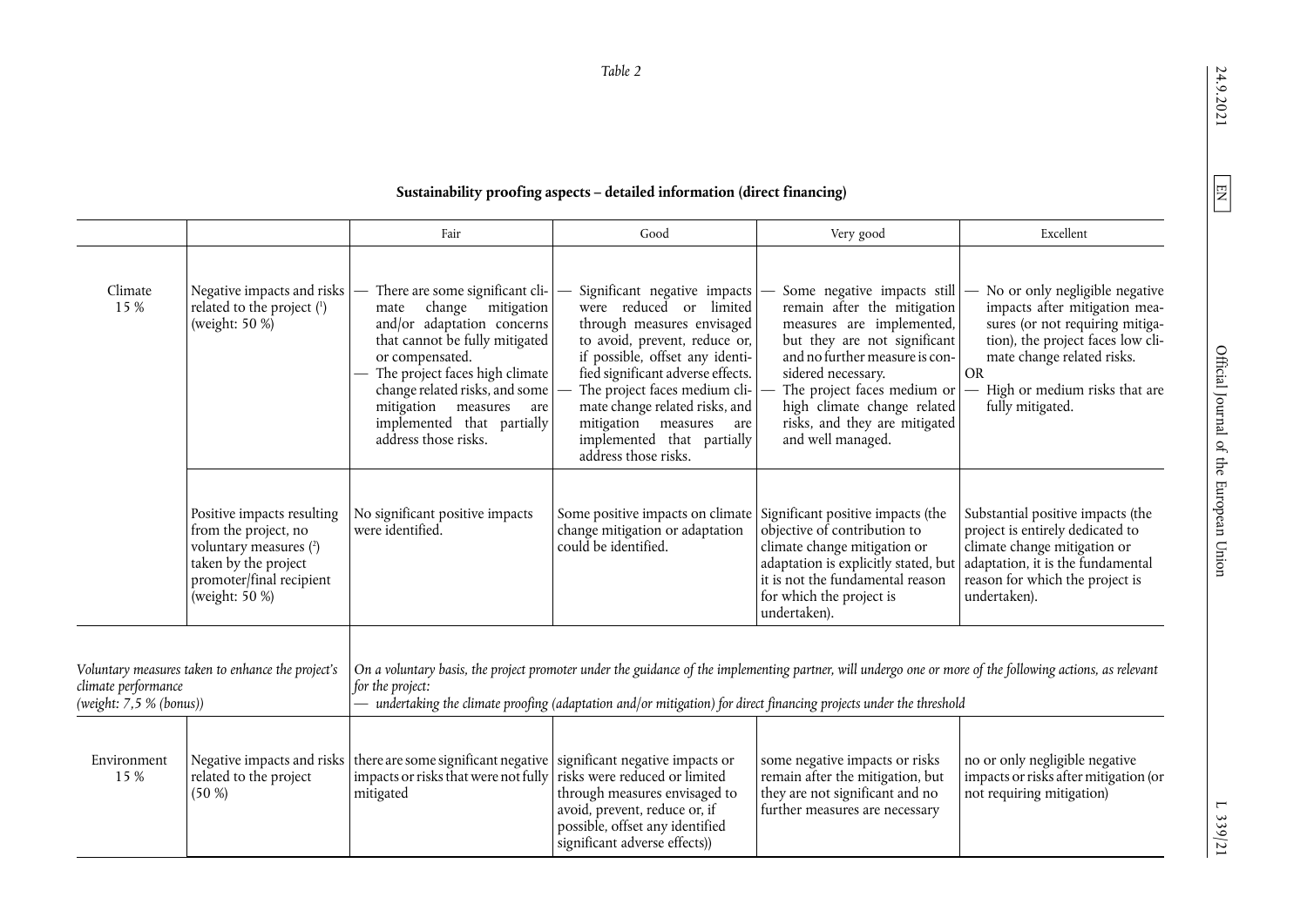|                                                                                                                        |                                                                                                                                                   | Fair                                                                                            | Good                                                                                                                                                                                                                                                                                    | Very good                                                                                                                                                                                                                  | Excellent                                                                                                                                                           |
|------------------------------------------------------------------------------------------------------------------------|---------------------------------------------------------------------------------------------------------------------------------------------------|-------------------------------------------------------------------------------------------------|-----------------------------------------------------------------------------------------------------------------------------------------------------------------------------------------------------------------------------------------------------------------------------------------|----------------------------------------------------------------------------------------------------------------------------------------------------------------------------------------------------------------------------|---------------------------------------------------------------------------------------------------------------------------------------------------------------------|
|                                                                                                                        | Positive impacts resulting<br>from the project, no<br>voluntary measures taken<br>by the project<br>promoter/final recipient<br>(weight: $50\%$ ) | no significant positive impacts                                                                 | some positive impacts<br>on the environment elements<br>could be identified                                                                                                                                                                                                             | significant positive impacts (the<br>objective of contribution to<br>environment objective is explicitly<br>stated, but it is not the<br>fundamental reason for which the project is undertaken)<br>project is undertaken) | substantial positive impacts (the<br>project is entirely dedicated to<br>environment objective, it is the<br>fundamental reason for which the                       |
| Voluntary measures taken to enhance the project's<br>environmental performance<br>(weight: $7.5\%$ (bonus))<br>(bonus) |                                                                                                                                                   | for the project:<br>$\overline{\phantom{0}}$                                                    | On a voluntary basis, the project promoter under the guidance of the implementing partner, will undergo one or more of the following actions, as relevant<br>ing measures in order to further mitigate/compensate for negative impacts                                                  |                                                                                                                                                                                                                            | voluntary measures are taken by the project promoter/final recipient to enhance the environmental performance of the project, including by implement-               |
| Social<br>15 %                                                                                                         | Negative impacts and risks<br>related to the project<br>(weight: $50\%$ )                                                                         | There are some significant<br>negative impacts that cannot be<br>fully mitigated or compensated | Some significant negative impacts<br>were reduced or limited through<br>measures envisaged to avoid,<br>prevent, reduce or, if possible,<br>offset any identified significant<br>adverse effects                                                                                        | Some negative impacts still<br>remain after the mitigation, but<br>they are not significant and no<br>compensation measures are<br>necessary                                                                               | No or only negligible negative<br>temporary impacts after mitigation<br>(or not requiring mitigation)                                                               |
|                                                                                                                        | Positive impacts resulting<br>from the project, no<br>voluntary measures taken<br>by the project<br>promoter/final recipient<br>(weight: 50 %)    | No significant positive impacts                                                                 | Some positive impacts on the<br>social aspects could be identified.                                                                                                                                                                                                                     | Significant positive impacts (the<br>objective of contribution to social<br>aspects is explicitly stated, but it is<br>not the fundamental reason for<br>which the project is undertaken)                                  | Substantial positive impacts (the<br>project is entirely dedicated to<br>social objectives, it is the<br>fundamental reason for which the<br>project is undertaken) |
| Voluntary measures taken to enhance the project's<br>social performance<br>(weight: 7.5 % (bonus))                     |                                                                                                                                                   | for the project:                                                                                | On a voluntary basis, the project promoter under the guidance of the implementing partner, will undergo one or more of the following actions, as relevant<br>$-$ voluntary measures are taken by the project promoter/final recipient to increase the social performance of the project |                                                                                                                                                                                                                            |                                                                                                                                                                     |

[\(1\)](#page-17-0) The project in a comprehensive meaning including for instance relevant compensatory and mitigating measures put in place to address climate change concerns on mitigation (i.e. greenhouse gas emissions) and adaptation (i.e. addressing climate change hazards, impacts and risks).

[\(2\)](#page-17-1) As described in the sustainability proofing guidance under the positive agenda recommendations.

<span id="page-18-1"></span><span id="page-18-0"></span> $\boxed{EN}$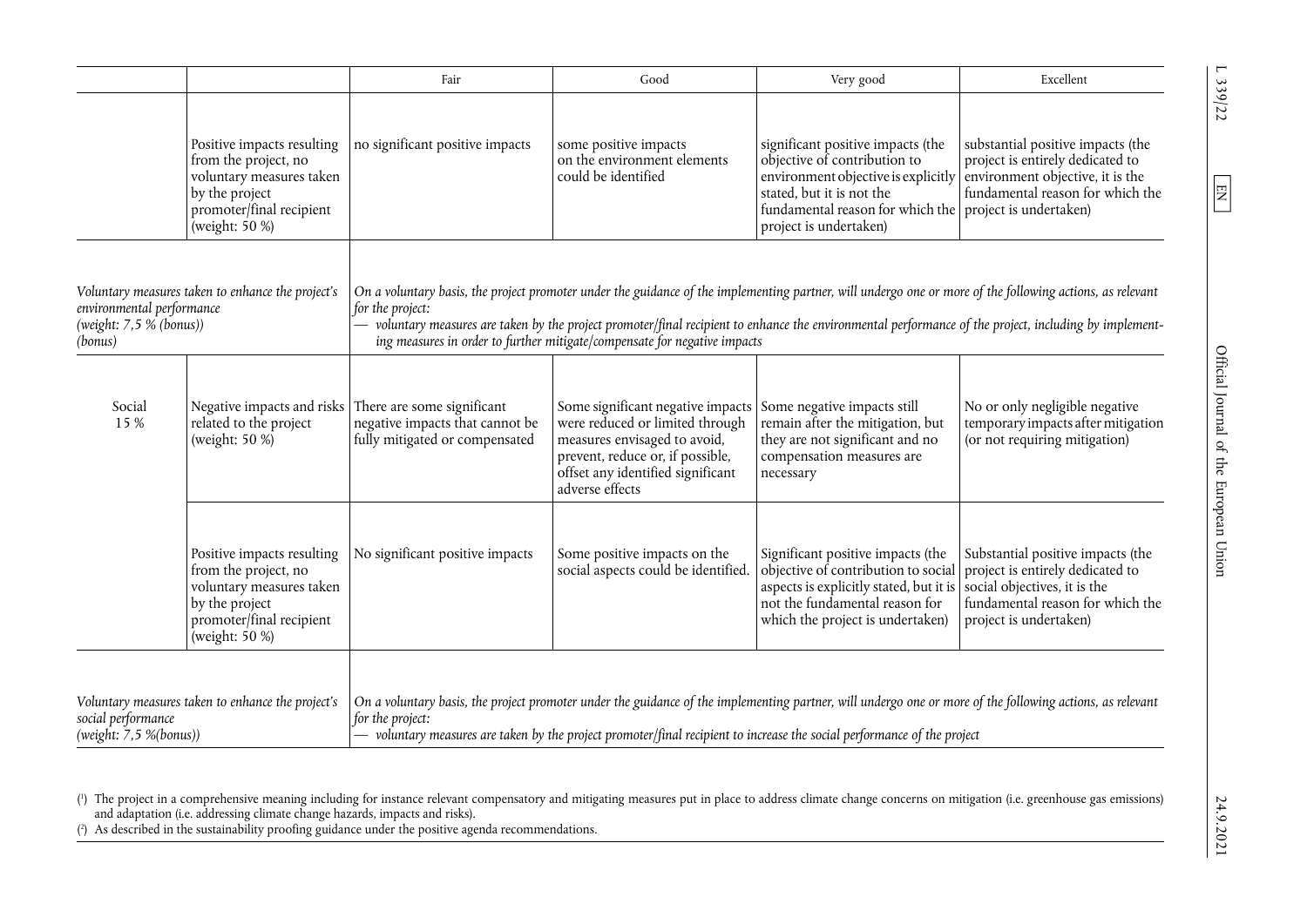# **Intermediated financing**

<span id="page-19-0"></span>

|                                                                                                                                                                                                                                                           |                                                                                                                                                                                                                                       |                                                                                                                                                                                | Impact of the financing or investment operation                                                                                                                                                                                                                                                         |                                                                                                                                                                                                                                                                                                                                                                                                                                             |           |                                                                                                                                                                                                                                                                                                                                                                                                                                    |
|-----------------------------------------------------------------------------------------------------------------------------------------------------------------------------------------------------------------------------------------------------------|---------------------------------------------------------------------------------------------------------------------------------------------------------------------------------------------------------------------------------------|--------------------------------------------------------------------------------------------------------------------------------------------------------------------------------|---------------------------------------------------------------------------------------------------------------------------------------------------------------------------------------------------------------------------------------------------------------------------------------------------------|---------------------------------------------------------------------------------------------------------------------------------------------------------------------------------------------------------------------------------------------------------------------------------------------------------------------------------------------------------------------------------------------------------------------------------------------|-----------|------------------------------------------------------------------------------------------------------------------------------------------------------------------------------------------------------------------------------------------------------------------------------------------------------------------------------------------------------------------------------------------------------------------------------------|
|                                                                                                                                                                                                                                                           | Fair $(= 1)$                                                                                                                                                                                                                          |                                                                                                                                                                                | Good $(= 2)$                                                                                                                                                                                                                                                                                            | Very good $(= 3)$                                                                                                                                                                                                                                                                                                                                                                                                                           |           | Excellent $(= 4)$                                                                                                                                                                                                                                                                                                                                                                                                                  |
| 1. Increasing access to finance and improving financing conditions for final recipients (weight: 80 %)                                                                                                                                                    |                                                                                                                                                                                                                                       |                                                                                                                                                                                |                                                                                                                                                                                                                                                                                                         |                                                                                                                                                                                                                                                                                                                                                                                                                                             |           |                                                                                                                                                                                                                                                                                                                                                                                                                                    |
| a. Scale of finance expected to Limited expected scale of Moderate expected scale of finance (between 2<br>be made available by the finan-<br>cial intermediary to final reci-<br>pients related to the InvestEU<br>supported financing<br>(weight: 30 %) | finance $\left($ < 2 times).                                                                                                                                                                                                          | and 3 times).                                                                                                                                                                  |                                                                                                                                                                                                                                                                                                         | High expected scale of<br>finance, (between 3 to 5<br>times).                                                                                                                                                                                                                                                                                                                                                                               | 5 times). | Considerably high-expected scale of finance, (beyond                                                                                                                                                                                                                                                                                                                                                                               |
| b. Benefits for the final recipi-<br>ents $(^{1})$<br>(weight: 30 %)                                                                                                                                                                                      | more favourable terms to final recipients via:<br>(a) flexibility of draw-downs,<br>(b)<br>sculpted repayments<br>(c)<br>length of grace period,<br>(d)<br>longer maturity,<br>(e)                                                    | The financing or investment operation allows the intermediary(-ies) to offer<br>length of availability period for disbursements,<br>financing in local currency within the EU, |                                                                                                                                                                                                                                                                                                         | contribution to diversification and stability of final recipient's financing<br>(g)<br>(h) increasing availability of non-banking alternative debt and/or equity<br>financing,<br>subordinated position,<br>(i)<br>collateral requirements,<br>transfer of financial advantage by the intermediary to the final recipient,<br>(k)<br>other, to be specified (as they may arise in the context of the financing or<br>investment operation). |           |                                                                                                                                                                                                                                                                                                                                                                                                                                    |
|                                                                                                                                                                                                                                                           | None of the above elements are applicable.                                                                                                                                                                                            |                                                                                                                                                                                | One or two of the above<br>elements are applicable.                                                                                                                                                                                                                                                     | Two to three of the above elements are<br>applicable.                                                                                                                                                                                                                                                                                                                                                                                       |           | More than three of the above elements<br>are applicable.                                                                                                                                                                                                                                                                                                                                                                           |
| c. Expected impact on the<br>financial ecosystem<br>(weight: $20\%$ )                                                                                                                                                                                     | Financing/investment activities expected to<br>support well-established intermediaries,<br>maintaining existing financing channels mostly<br>at local level with limited cross fertilisation or<br>interactions with wider ecosystem. |                                                                                                                                                                                | Financing/investment<br>activities expected to<br>largely support well-<br>established<br>intermediaries, scaling up<br>or expanding financing<br>channels beyond their<br>local ecosystem to<br>address InvestEU policy<br>objectives as defined in<br>Articles 3 and 8 of the<br>InvestEU Regulation. | Significant part of the financing/<br>investment activities are expected to be<br>delivered by supporting new<br>intermediaries, including new category of<br>intermediaries, or by developing<br>alternative financing mechanisms or<br>investment channels to address InvestEU<br>policy objectives as defined in Articles 3<br>and 8 of the InvestEU Regulation.                                                                         |           | Financing/investments activities aim at<br>supporting novel interventions in a<br>sector in line with the policy priorities<br>as defined in the guarantee agreements,<br>or vertical, and/or by fostering<br>partnerships, development of<br>platforms or otherwise systematic<br>collaborations within wider ecosystem<br>to address InvestEU policy objectives as<br>defined in Articles 3 and 8 of the<br>InvestEU Regulation. |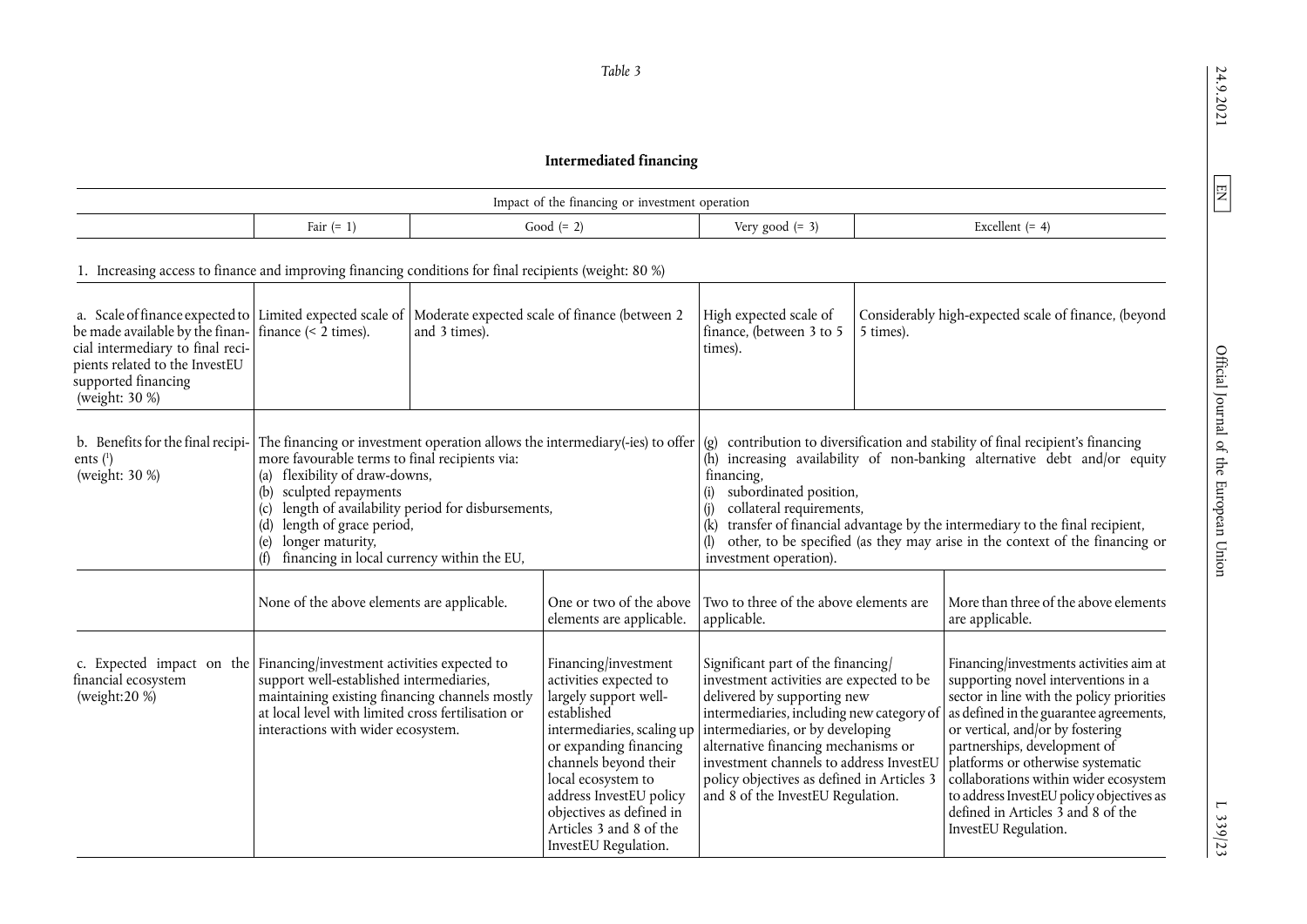| 2. Employment (weight: 20 %)                                                                                                               |                                                                                                                                                                                                                                             |                                                                                                                                                                                                                                                                                                     |                                                                                                                                                                                                                                                                                         |                                                                                                                                                                                                                                                                                                   |  |  |  |
|--------------------------------------------------------------------------------------------------------------------------------------------|---------------------------------------------------------------------------------------------------------------------------------------------------------------------------------------------------------------------------------------------|-----------------------------------------------------------------------------------------------------------------------------------------------------------------------------------------------------------------------------------------------------------------------------------------------------|-----------------------------------------------------------------------------------------------------------------------------------------------------------------------------------------------------------------------------------------------------------------------------------------|---------------------------------------------------------------------------------------------------------------------------------------------------------------------------------------------------------------------------------------------------------------------------------------------------|--|--|--|
| Number of jobs expected to be Number of jobs<br>supported at the level of final   (including seasonal ones<br>recipients<br>(weight: 20 %) | and part-time jobs)<br>and/or self-employed<br>persons expected to be<br>supported per EUR<br>million of funding by the<br>implementing partner, is<br>expected to be:<br>- for guarantees: less<br>than $50$ ,<br>for equity: less than 5. | Number of jobs (including seasonal ones and<br>part-time jobs) and/or self-employed persons<br>expected to be supported per EUR million of<br>funding by the implementing partner, is expected   and/or self-employed<br>to be:<br>for guarantees: between 50-100,<br>for equity: between 5 and 10. | Number of jobs<br>(including seasonal ones<br>and part-time jobs)<br>persons expected to be<br>supported per EUR<br>million of funding by the<br>implementing partner, is<br>expected to be:<br>— for<br>guarantees:<br>100<br>between<br>and 175.<br>for equity: between<br>10 and 15. | Number of jobs (including seasonal ones and part-<br>time jobs) and/or self-employed persons expected to<br>be supported per EUR million of funding by the<br>implementing partner, is expected to be:<br>for guarantees: more than 300,<br>for equity: more than 15.<br>$\overline{\phantom{0}}$ |  |  |  |

[\(](#page-19-0) 1 ) In the case of Framework Operations, the implementing partner should indicate what type of benefits are expected to be systematically achieved across the underlying sub-projects.

 $1.339/24$ 

<span id="page-20-0"></span> $\boxed{\text{EN}}$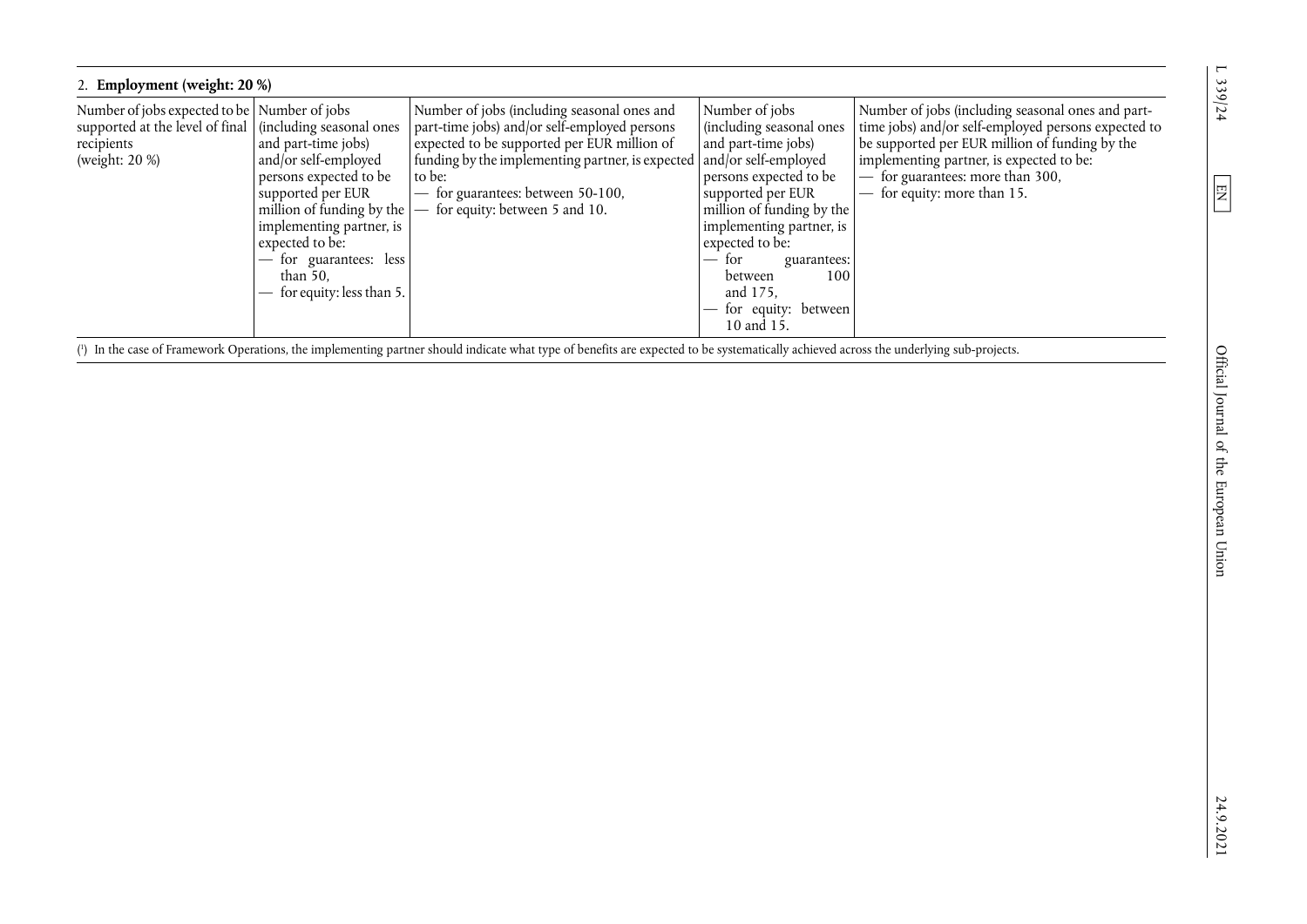## <span id="page-21-1"></span>**Pillar 6 – Financial profile of the financing or investment operation**

The following table sets out examples of financial profile indicators that can be used for debt-type and equity-type operations. Depending on the characteristics of the financial products/ portfolios, different indicators may be provided by an implementing partner. For Framework Operations the implementing partner will have to provide any of the following: the range of acceptable ratings of underlying sub-projects, average rating, the range of transfer rates, or other relevant features if available, such as expected loss and duration of the underlying portfolio/s.

| Debt-type operations $(1)$                    |                                                                       | Example 1                                                                                                                                                                          | <b>Example 2</b>                                                                                                                                   |
|-----------------------------------------------|-----------------------------------------------------------------------|------------------------------------------------------------------------------------------------------------------------------------------------------------------------------------|----------------------------------------------------------------------------------------------------------------------------------------------------|
|                                               | Financial profile indicator (in line with the<br>guarantee agreement) | <b>Expected</b> loss                                                                                                                                                               | Transfer rates                                                                                                                                     |
|                                               | Range (where relevant, as defined in the<br>guarantee agreement)      | $X \% \le EL \le Y \%$                                                                                                                                                             | n.a.                                                                                                                                               |
|                                               | <b>Underlying Metrics</b>                                             | Expected loss of the financing or investment<br>operation<br>Expected loss of the financial product/<br>portfolio                                                                  | Applicable transfer rate for the relevant<br>portfolio/financial product based on the<br>expected loss of the financing or investment<br>operation |
| <b>Equity-type operations</b>                 | Financial profile indicator (in line with the<br>guarantee agreement) | Internal Rate of Return (IRR), counterparty rating for funds or other relevant metric(s) to be<br>agreed in the guarantee agreement<br>Rating of the counterparty, where available |                                                                                                                                                    |
|                                               | Range (where relevant, as defined in the<br>guarantee agreement)      | $X \leq IRR$ or other relevant metric(s) $\leq Y$                                                                                                                                  |                                                                                                                                                    |
|                                               | <b>Underlying Metrics</b>                                             | Internal Rate of Return (IRR) for funds or other relevant metric(s) to be agreed in the guarantee<br>agreement<br>Rating of the counterparty                                       |                                                                                                                                                    |
| (1) Including capped and uncapped guarantees. |                                                                       |                                                                                                                                                                                    |                                                                                                                                                    |

24.9.2021

<span id="page-21-0"></span> $\boxed{\Xi}$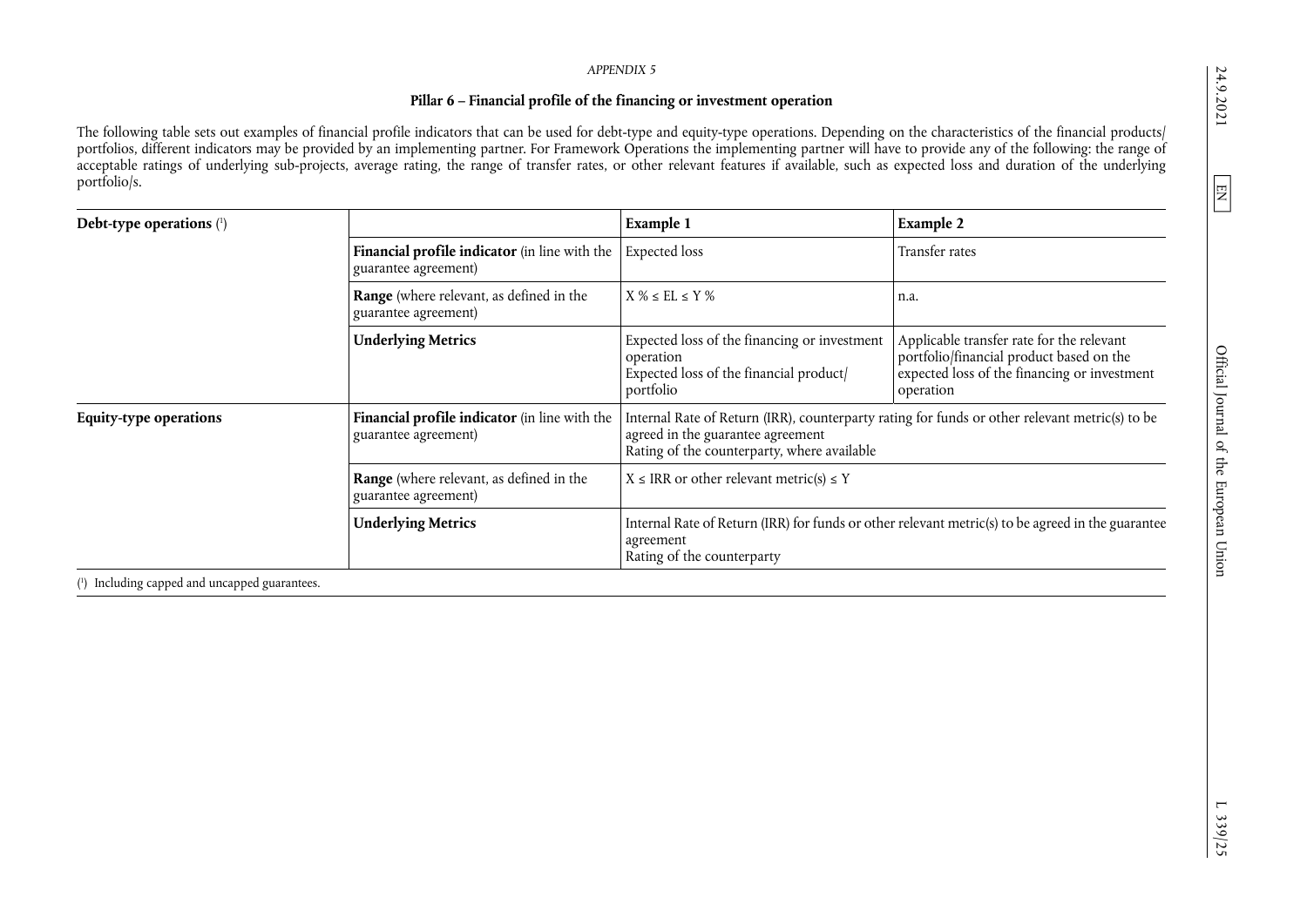## **Pillar 7 – Complementary indicators**

*Values expected to be achieved at the end of the operation lifetime [\(1\)](#page-24-0).* 

- For all financing and investment operations:
- (a) leverage and multiplier effect
- (b) amount of investment mobilised
- (c) estimated [number] of targeted final recipients
- (d) investment supporting climate objectives [\(2\)](#page-24-1)
- (e) investment supporting environmental objectives<sup>2</sup>
- (f) investment supporting digitalisation<sup>2</sup>
- (g) investment supporting industrial transition<sup>2</sup>
- (h) investment supporting just transition<sup>2</sup>
- (i) investment for the provision of critical infrastructure<sup>2</sup>
- (j) investment in cybersecurity, space and defence<sup>2</sup>
- (k) in case of combination with other Union sources, indication of the non-repayable component or financial instrument component from other Union programmes<sup>2</sup>
- (l) other operation-specific indicators required by the financial product of the financing or investment operation, if applicable

Where applicable, depending on the window and policy area of the operation and the type of operation (direct or indirect operation):

## **Sustainable infrastructure window**

## Energy:

- (a) additional renewable and other safe and sustainable zero and low-emission energy generation capacity installed (in megawatts (MW)
- (b) number of households, number of public buildings and commercial premises with improved energy consumption classification
- (c) estimated energy savings generated by the project(s) (in kilowatt-hours (kWh))
- (d) annual green-house gas emissions reduced/avoided in tonnes of  $CO<sub>2</sub>$  equivalent
- (e) volume of investment in the development, smartening and modernisation of sustainable energy infrastructure

## Digital:

additional households, enterprises or public buildings with broadband access of at least 100 Mbps upgradable to gigabit speed, or number of WIFI-hotspots created

 $\overline{\phantom{0}}$ 339/26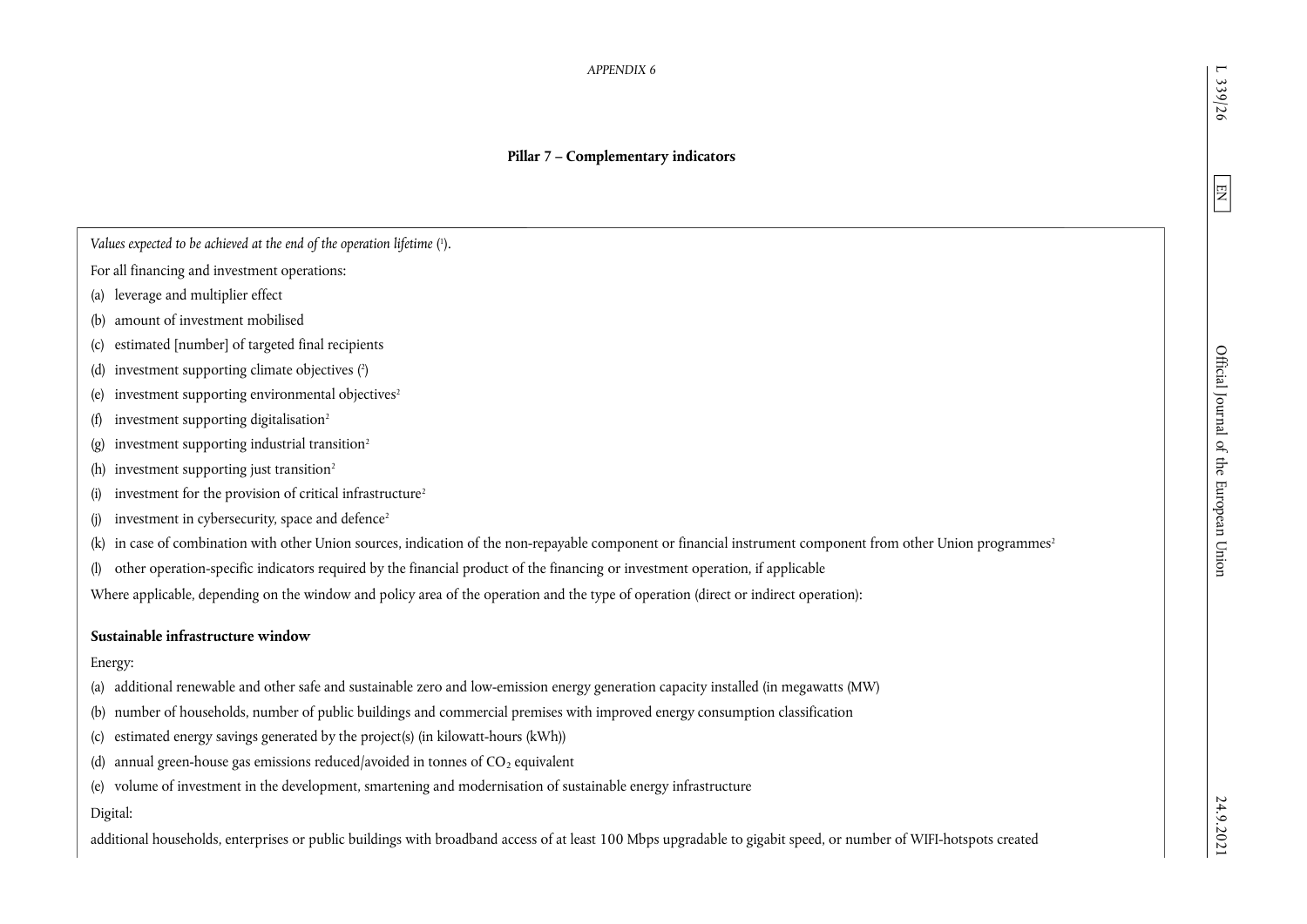Transport:

- (a) the financing or investment operation is cross-border and/or contributes to missing links projects (including projects relating to urban nodes, regional cross-border rail connections, multimodal platforms, maritime ports, inland ports, connections to airports and rail-road terminals of the TEN-T core and comprehensive network)
- (b) the financing or investment operation contributes to the digitalisation of transport, in particular through the deployment of European Rail Traffic Management System (ERTMS), River Information System (RIS), Intelligent Transportation System (ITS), vessel traffic monitoring and information system (VTMIS)/e-maritime services and Single European Sky ATM Research (SESAR)
- (c) number of alternative fuel supply points built or upgraded
- (d) the financing or investment operation contributes to the safety of transport

Environment:

the financing or investment operation contributing to the implementation of plans and programmes required by the Union environmental *acquis* relating to air quality, water, waste and nature

## **Research, innovation and digitisation window**

- (a) number of enterprises carrying out research and innovation projects
- (b) contribution to the objective of 3 % of the Union's gross domestic product (GDP) invested in research, development and innovation

## **SME window**

- (a) number of enterprises supported
- (b) allocation volume dedicated to SME/Mid-Caps [%], if it can be reasonably estimated at the moment of submission

## **Social investment and skills window**

- (a) social infrastructure: Capacity and access to supported social infrastructure by sector: housing, education, health, other
- (b) microfinance and social enterprise finance: Number of microfinance recipients and social enterprises supported
- (c) skills: Number of individuals acquiring new skills or having their skills validated and certified: formal, education and training qualification

For direct operations, if applicable:

- (a) Start and end of works
- (b) Project investment cost
- (c) Gender ratio of the:
	- (i) management team of the Final Recipient;
	- (ii) work force;
	- (iii) ownership (entrepreneurship).